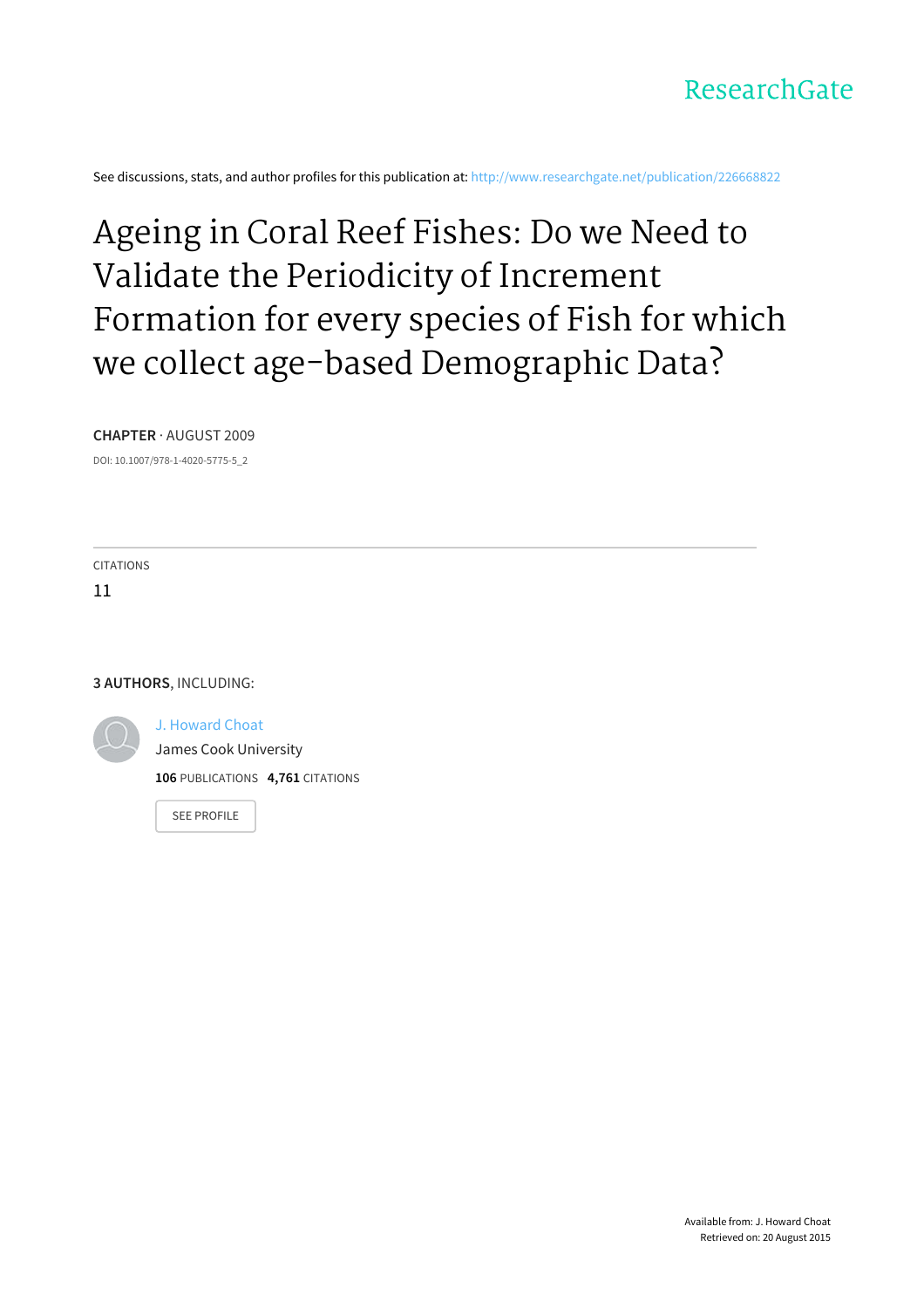## **AGEING IN CORAL REEF FISHES: DO WE NEED TO VALIDATE THE PERIODICITY OF INCREMENT FORMATION FOR EVERY SPECIES OF FISH FOR WHICH WE COLLECT AGE-BASED DEMOGRAPHIC DATA?**

# J.H. CHOAT, <sup>1\*</sup> J.P. KRITZER, <sup>1, 2</sup> J.L. ACKERMAN<sup>1, 3</sup>

*1 James Cook University, School of Marine Biology, Townsville Australia 4811* 

*2 Environmental Defense, 257 Park Avenue South, New York, NY 10010* 

*3 Bureau of Rural Sciences, Fisheries & Marine Science Program, GPO Box 858 Canberra, ACT 2601 Australia* 

*\*Corresponding Author: J.H.Choat john.choat@jcu.edu.au* 

# **1 Preamble**

The purpose of this chapter is to consider the question "Is it necessary to validate the periodicity of increment formation in every species of fish for which we seek age-based demographic data"? The focus is on coral reef fishes. Four issues require consideration. Firstly, validation programs are expensive in terms of resources and time. This is especially important for coral reef fishes as resources available to tropical fisheries are often very limited. Secondly, many modern techniques used to validate the accuracy of age estimates require field and laboratory infrastructure that may not be available to fisheries laboratories serving coral reefs. Thirdly, the great majority of validation studies have confirmed the annual periodicity of increment formation. Fourthly, opportunities to study undisturbed populations of reef fishes from which reference age data can be derived are limited due to over-fishing and habitat alteration. We argue for a more strategic approach to age-based studies in coral reef fishes.

We firstly acknowledge the substantial effort and expertise devoted to ensuring appropriate standards of accuracy in the ageing of fishes. As a result of this effort, there are now numerous examples where the increments observed in sagittal otoliths have been demonstrated to form annually. At some stage we might assume that such increments are annual in nature without the requirement that the assumption of annual formation be validated in every species for which age data are published. We argue that the time to accept this assumption has now arrived. This does not imply that we should cease validation studies. We would make a distinction between studies of individual species of widespread commercial importance, especially if they are the targets of new fisheries, and those of species assemblages for which the focus is ecological and evolutionary processes. Demanding validation of age estimates for all species before publication in the latter type of study will distort the allocation of scarce resources and result in substantial delays in dissemination of age-based data.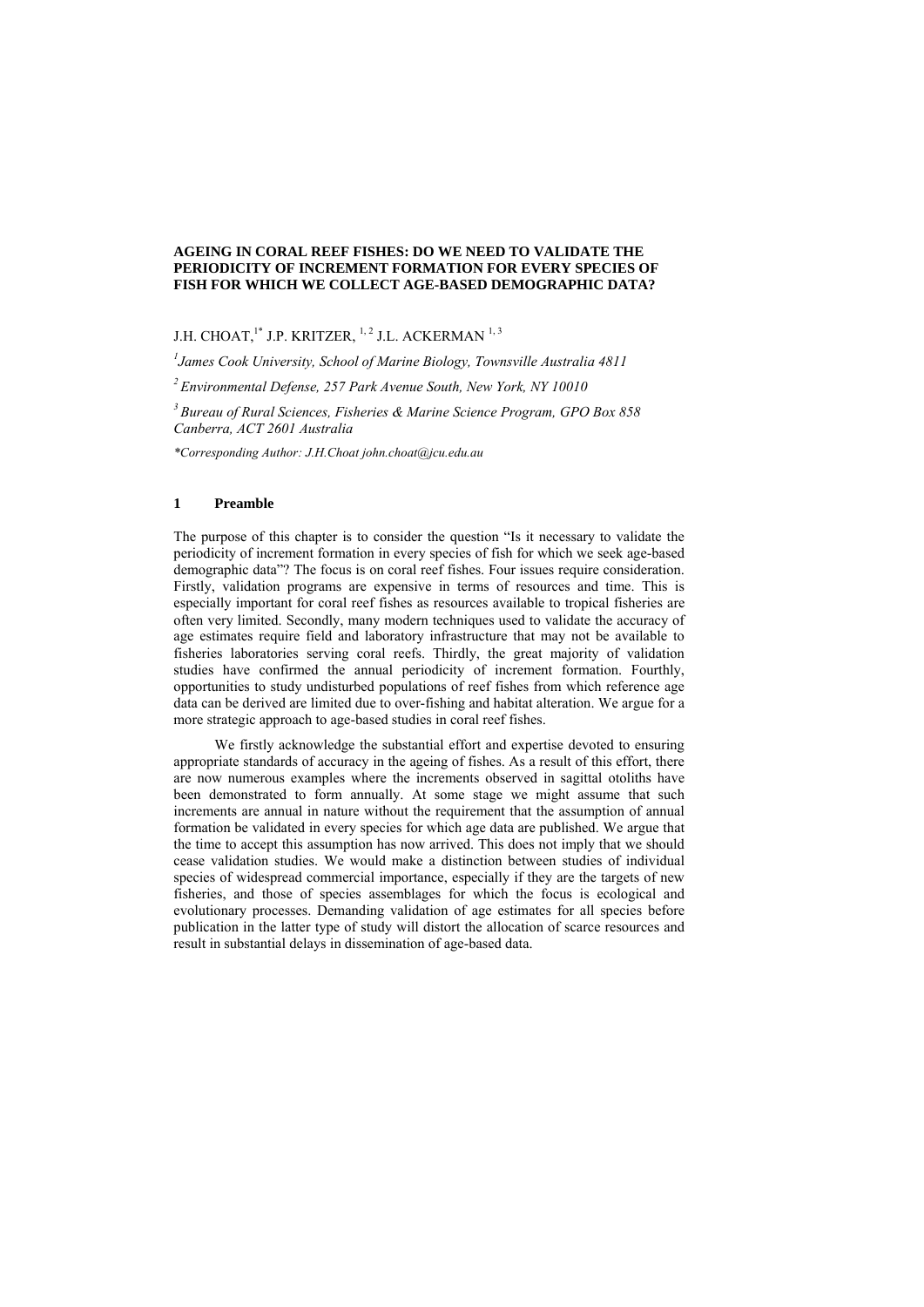### **2 The historical setting**

Teleost fishes are the most readily aged of all vertebrates. This reflects the unique properties of their otoliths, including continuous patterns of growth and the absence of metabolic reworking of otolith material once deposited (Campana & Thorrold 2001). Age-based information is of crucial importance to the understanding of life history features of fishes (Beverton & Holt 1957), especially as they exhibit highly plastic patterns of growth (Gust et al. 2002, Swain et al. 2003). Research over the last two decades has demonstrated that thin sections of sagittal otoliths provide the most consistent and reliable records of age (Secor et al. 1995, Campana 2001, Begg et al. 2005), especially for fish with ages exceeding 20 years. The increasing availability of age-based information now makes it possible to develop comprehensive studies of lifehistories within this most diverse and abundant group of all vertebrates.

Age-based data have been rapidly accumulating over the past two decades. The process has been highly uneven with respect to the lineages of fish that have been examined, however, as well as the environmental settings where the studies have been carried out. Teleost fishes, like most other groups of living organisms, show strong latitudinal gradients in species richness. Our ignorance is greatest for the diverse assemblages characteristic of low latitude shallow water environments.

History strongly influences the course of research enterprises, and the study of fish population dynamics is no exception. It is important to trace the course of fisheries science over the latter half of the last century in order to understand why we are ignorant about the demography of large groups of fishes. Pauly (1998a) identified the publication of the seminal study of Beverton and Holt (1957) as the genesis of modern fisheries science and noted the critical importance of age-based demographic information in this development. The dynamics of those fishes that supported extensive multi-national fisheries in northern temperate and boreal waters (mainly gadids, clupeoids and pleuronectids) became a research priority (Beverton 1992). The success of Beverton & Holt (1957) as a blue-print for fisheries science was due to two factors. Firstly, the existence of a substantial archive of fisheries data, scientific infrastructure and expertise developed in association with the industrial-scale fisheries of northern temperate and boreal waters. Secondly "coldwater fish could straightforwardly be aged by reading annuli on otoliths" (Pauly 1998a). In the same study, Pauly provided a comprehensive account of the difficulties faced by tropical fisheries biologists, including ageing studies, and advocated length-based approaches as an alternative. Pauley presented a convincing case for the difficulties associated with tropical fisheries biology, partly based on the argument that identification of growth increments in calcareous structures was easier in temperate than in tropical species (Munro 1983, Gjosaeter et al. 1984, Fowler 1995), a fact usually associated with the stronger seasonal cycling characteristic of higher latitudes. Subsequent research demonstrated, however, that tropical fish could be aged through the reading of annuli in otoliths.

A problem in fisheries biology has been the underestimation of age in many commercially important species (Campana 2001), especially those inhabiting deeper water (Berkeley et al. 2004, Cailliet et al. 2001, Munk 2001). Campana (2001) also emphasized the methodological issues where artefacts of otolith preparation frequently led to underestimation of ages and thus resulted in artificially high estimates of growth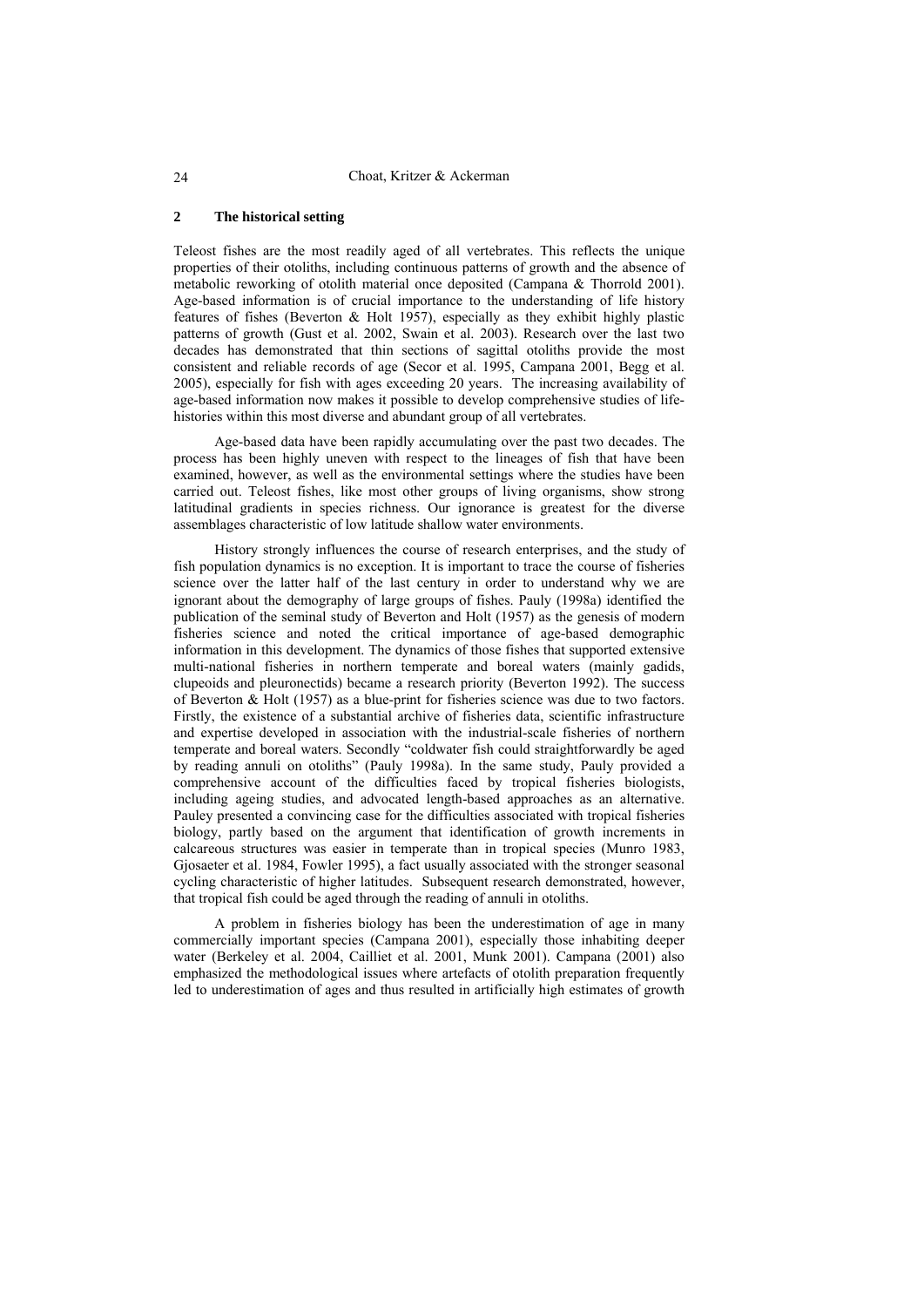and mortality rates. Campana also summarized the protocols by which the frequency of growth increments and absolute ages in fishes were validated. The manifest impacts of fishing on long-lived species demanded greater accuracy in the assignment of ages to individuals and focused attention on the need to identify artefacts in otolith preparation, with particular emphasis on those that resulted in underestimation of ages.

Advances in the methods used in validating age estimates have resulted in greater accuracy in the interpretation of age, including for long-lived, deep water species. The most significant result of these advances has been provided by the opportunity to use combinations of methods (e.g., bomb radiocarbon, marginal increment analysis, chemical marking of otoliths) to confirm age estimations in a wide variety of species. Coupled with this has been the improvement of the preparation and optical resolution of otolith sections and the capacity to store and transmit high quality images of otolith preparations. The validation of different methods (Campana 2001) and the associated technical advances have resulted in increasing confidence that thin sections of otoliths are providing the basis for accurate age interpretation. These advances occurred in an environment dominated by extensive commercial fisheries supported by well developed sampling and laboratory infrastructure.

The most influential paper in the context of validation studies was that of Beamish & McFarlane (1983) who emphasized the importance of validation. They argued for a comprehensive protocol, including validation of all age classes for each species studied, and warned that extrapolation of the results from one population even to other populations of the same species was dangerous. The messages in this widely cited study (263 citations by July 2003) were reinforced by the comprehensive review of Campana (2001) who also prioritized different validation protocols.

The challenges of validation in most cases were successfully met during the two decades spanning the publication of these studies (Secor et al. 1995, Campana 1999, 2001). In almost every case, the results have confirmed the hypothesis that structures observed in sectioned sagittae represented annual increments, allowing estimates of age from direct counts. The support for annual periodicity of increments is very strong, even though there may be a bias due to the non-reporting of negative results. The most impressive evidence comes from two sources. Firstly, there have been multiple studies of widely distributed species in which controversies have been resolved via the application of independent methods (Baker & Wilson 2001, Kalish 2001, Cass-Calay & Bahnick 2002, Fischer et al. 2005). Secondly, with increases in the sample sizes of fish aged from sagittal otoliths, congruent demographic patterns are emerging among phylogenetically-related groups of species, including those of deep water (Cailliet et al. 2001, Munk 2001) and coral reef environments (Choat and Robertson 2002).

Access to large vessels, modern laboratory infrastructure and innovative research approaches based on the analysis of bomb radiocarbon and the use of radiochemical dating, (Kalish 1993, Campana 1999) have been crucial. The new methods demanded a high level of technical skill and expensive instrumentation, but they allowed fisheries scientists to validate a wide range of species including those from deep water environments (Cailliet et al. 2001). These studies resolved some controversial issues with respect to fish life spans and confirmed that the deep sea was dominated by populations of very long-lived fishes with slow growth and extended generation times.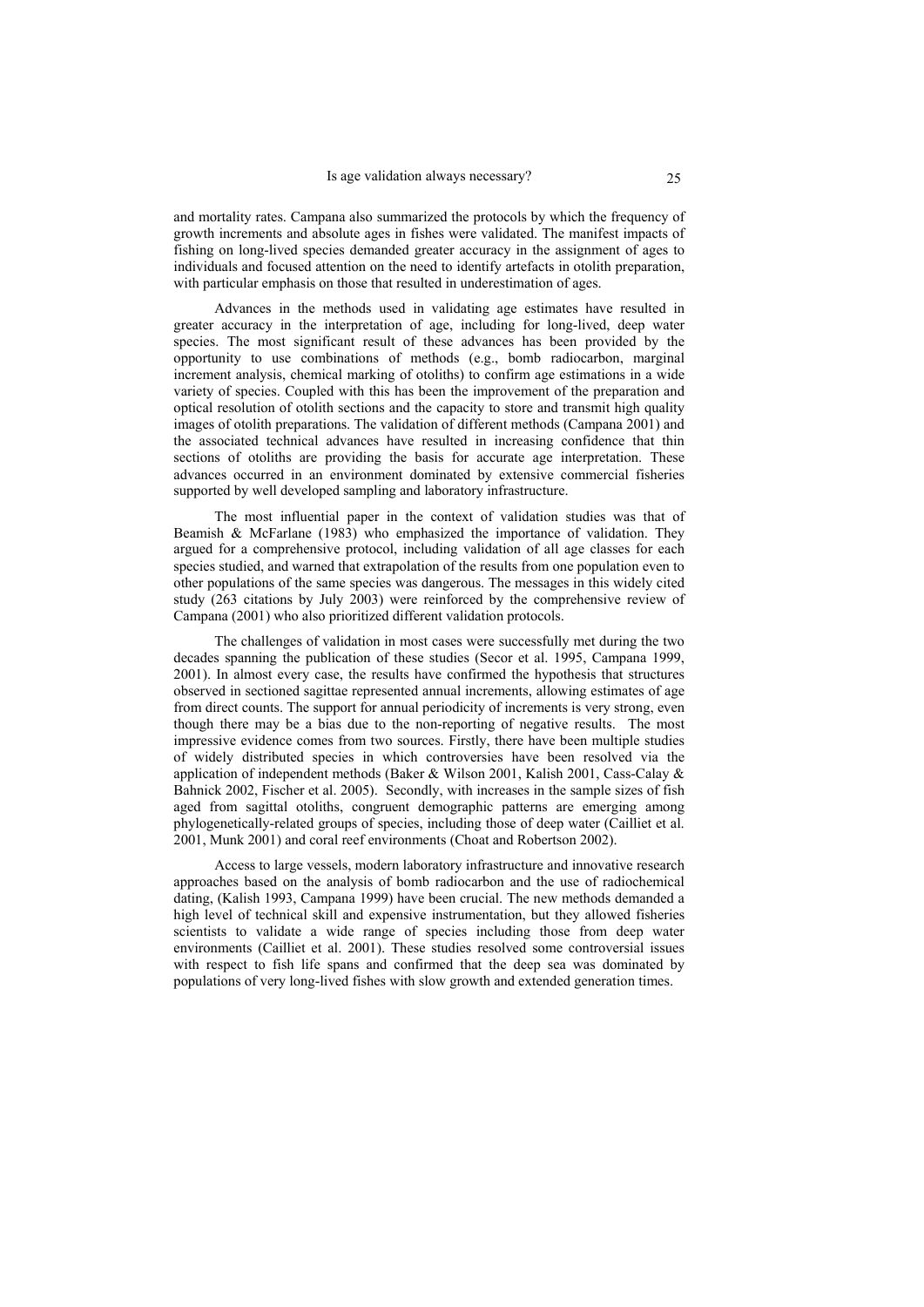A more strategic approach to the study of ageing in tropical teleost populations is now required. At present, ageing and demographic studies proceed on a case by case basis in which detailed investigations are carried out when the exploitation of a particular species becomes an issue. The logic and future directions for this type of research have been debated in only in a few instances. We pose two questions: 1) Do the benefits of validating the age of every species studied outweigh the need for a more comprehensive demographic picture based on the assumption that formation of growth increments in otoliths are annual?; and 2) How many more species must be validated before annual periodicity in increment formation is accepted as a credible assumption? The purpose of this chapter is to present the case that attention to single-species detail should be be traded off against studies aimed at providing broader perspectives on prevailing patterns of demography and age-structure among large groups of species, based on the assumption of annual periodicity in otolith increment formation.

There are two further issues that should be considered in the context of reef fish ageing. Firstly, molecular tools have allowed us to develop an evolutionary perspective on reef fish life histories and demography. The opportunities for evaluating ecological and evolutionary hypotheses in this diverse assemblage of vertebrates are exciting. Secondly, over-fishing and habitat destruction are increasingly impacting tropical fish assemblages (Jackson et al. 2001, Pauly et al. 1998). Both the opportunities for comprehensive ecological and evolutionary research and the urgency generated by increasing over-fishing suggest that delays in analyzing age-based dynamics of tropical fishes will be problematic. If, as suggested by Bell (2001), chronologies must be validated *before* "ecological and evolutionary studies *become* possible" then it is unlikely that comprehensive demographic studies will ever see the light of day. Time is short and resources limited, especially for tropical species. Understanding of reef fish demography lags behind that of temperate species. There is a lot of time to make up.

#### 2.1 WHAT DID BEAMISH & MCFARLANE (1983) ACTUALLY SAY AND HOW DID IT IMPACT ON SUBSEQUENT STUDIES?

The core issues of Beamish & McFarlane (1983) were illustrated by two examples of the consequences of non-validation. One was a freshwater fish (*Catostomus*) and the second a deepwater marine fish (*Sebastes*). In both instances, initial ageing was based on the examination of growth increments in scales. Subsequent investigation of sectioned fin rays in *Catostomus* and sectioned sagittal otoliths in *Sebastes* showed that in each case the initial estimates of growth and mortality rates were significantly greater than the true rates. The assumption of rapid growth and high natural mortality rates had serious consequences when applied to long-lived species, especially for *Sebastes*.

Two primary messages emerged. Firstly, *underestimation* of true ages was the most serious problem facing fisheries biologists and, secondly, scales were an inappropriate structure for age estimation. The concerns of Beamish & McFarlane (1983) and Campana (2001) have been met over the past two decades, however, in that ageing studies recognize the reality of extended life spans in fishes and focus on sagittal otoliths to assess age. Long-lived fishes from a range of environments are being identified and reported with increasing frequency (Cailliet et al. 2001, Reznick et al. 2002). The literature has confirmed repeatedly that sectioned sagittal otoliths accurately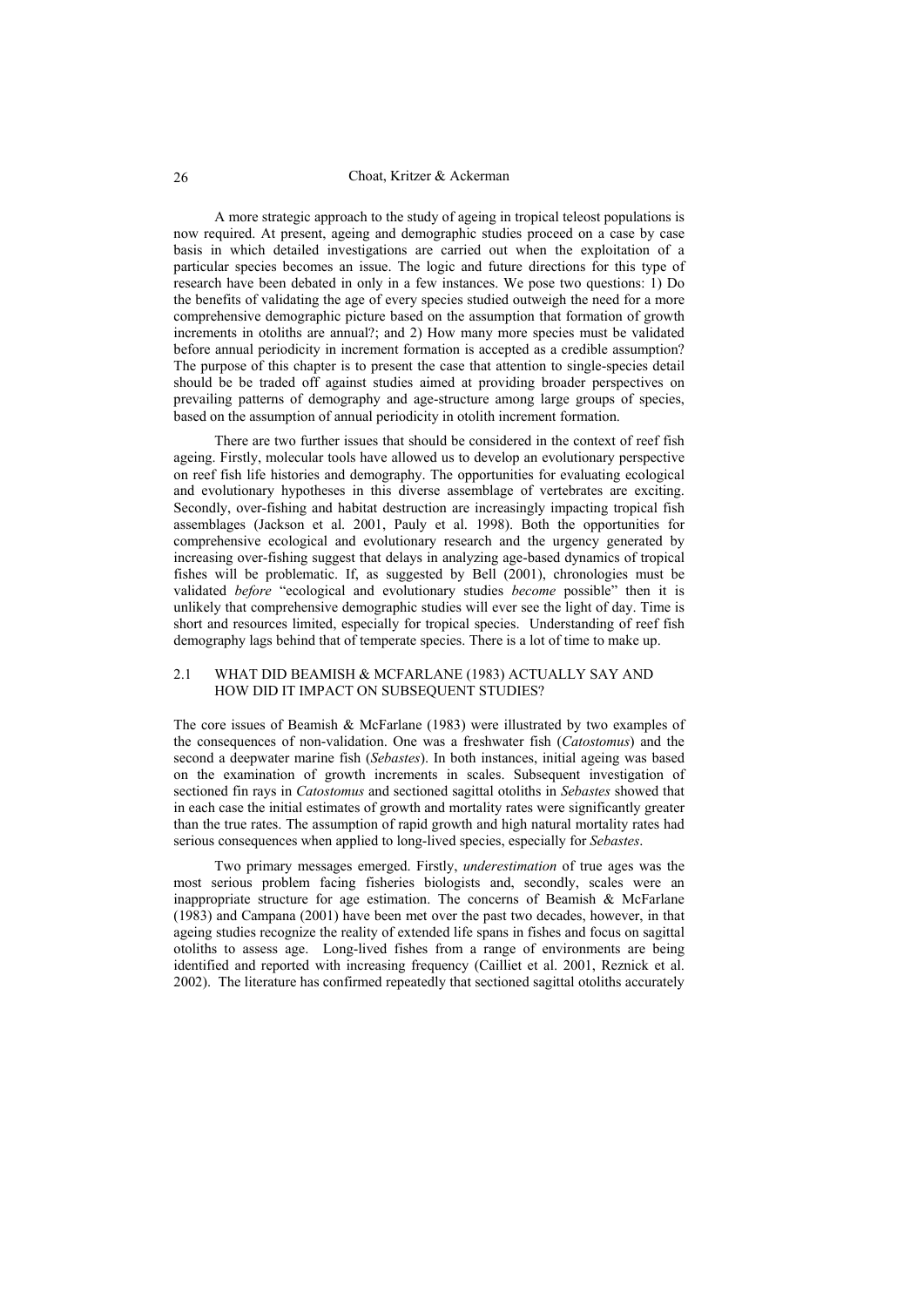record older ages in many species of teleosts (Table 1). Modern image-capture and analysis techniques have improved vastly the capacity to identify and measure increments in sectioned sagittae. Figure 1 illustrates the capacity to obtain consistent estimates of increment widths near the otolith margin in long-lived reef fish species. Otolith increments can be clearly identified and analyzed in tropical species, providing reliable estimates of growth processes. The assumption that increments identified in sectioned sagittae of long lived fish are annual is a realistic working hypothesis.



**Figure 1.** The relationship between increment width (mm) and increment number in two long-lived species of acanthurid fishes (Choat & Axe 1996).  $N=5$  for each species.

There remains the possibility, however, that the record of annual growth increments will not accurately reflect the true age of the fish. Why would this occur, and if so, how frequently? Firstly, rings may be deposited annually but may sometimes be difficult to detect. Secondly, the rings may be always detectable but deposited more frequently or less frequently than each year. For example, while the pattern of increment formation may be annual, there might be some years in which deposition does not occur. Individual increment formation may be modified or suppressed either in individuals or in populations, possibly in response to climatic forcing (Meekan et al. 1999). Moreover, there is no doubt that in some species growth increments are difficult to identify (Figure 2) and measure, and that there is a gradient in increment clarity from low to high latitudes (Figure 3). These alternatives cannot be distinguished (Francis 1995), but unless they occur consistently they are unlikely to have major effect on the estimation of life spans, especially in long-lived species.

**Comment [B1]:** Please check & correct – 5 seems incorrect.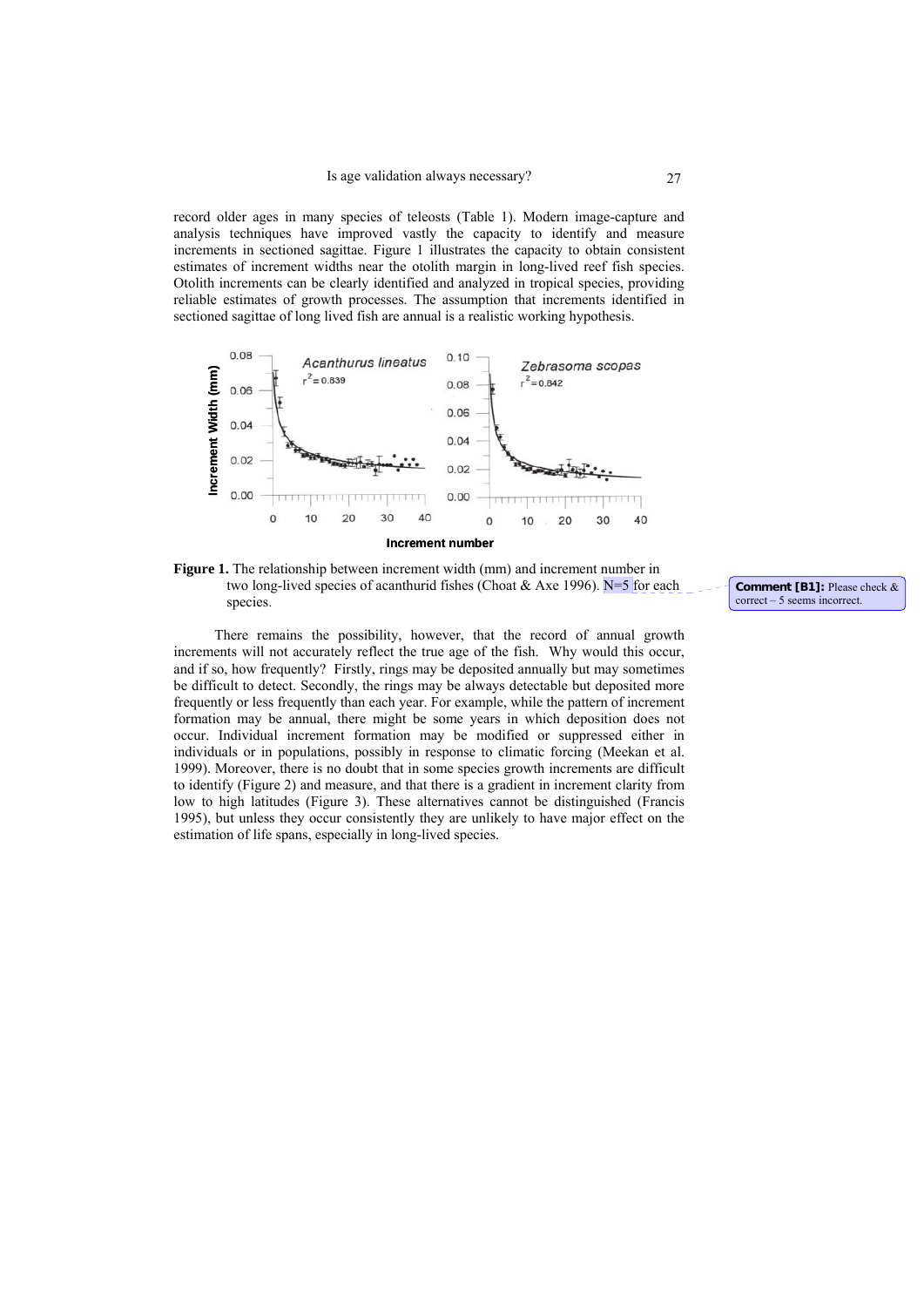Choat, Kritzer & Ackerman 28



**Figure 2**. Transverse sections of sagittal otoliths of two species of serranid fishes A) *Epinephelus polyphokadian* and B) *Cephalopolis argus* sampled from the same latitude, 18<sup>°</sup> S on the Great Barrier Reef. *E. polyphokadian* consistently had clear annual growth increments whereas increments in *C.argus* where invariably difficult to read.



Figure 3. Gradient of clarity in the display of growth increments in sectioned sagittae from low to high latitudes. A. Sectioned sagitta from the tropical parrot fish Sparisoma viride from latitude 9° N and B, from 23 ° N. C is the sectioned sagitta of a temperate water reef fish *Girella tricuspidata* from 36° S.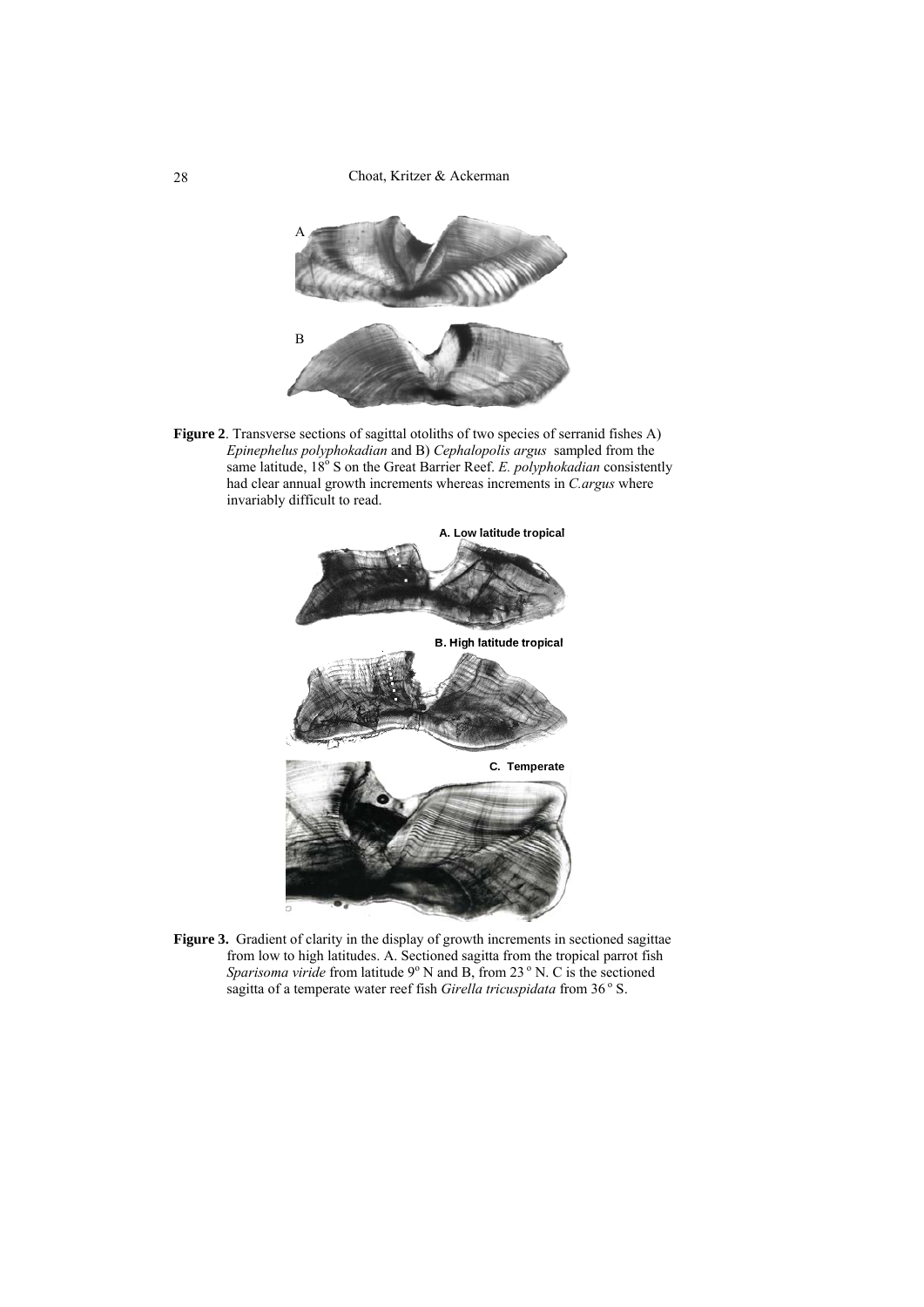A much greater problem arises in situations where increments are clearly displayed but do not reflect an annual signal. These will not simply truncate or extend age distributions, they will give an erroneous picture of population dynamics. Examples are the European hake *Merluccius merluccius* (Morales-Nin et al. 1998), *Pagrus pagrus* growing in culture (Machias et al. 1998) and the reported non-annual periodicity of increment formation in lutjanids (Milton et al. 1995) (see below).

Table 1 provides examples of three important groups of exploited reef fishes in which recent validations of the annual periodicity of increment formation have been completed. These are serranids (groupers), lutjanids (snappers) and sparids (porgies). The first two occur mainly in coral reef waters, while the third group also extends into temperate reef and estuarine environments. The majority of validations were accomplished using marginal increment analysis (MIA), a reflection of the logistic and infrastructure issues in tropical fisheries. The table identifies widely distributed species within each family that have been subject to at least two independent validation protocols. These are *Epinephelus flavolimbatus, Lutjanus campechanus, L. erythrograma, L. malabaricus, L. sebae, L. griseus* and *Pagrus auratus*. In each case, the validation of annual periodicity of increments visualized in sectioned sagittae was confirmed independently through bomb radiocarbon analysis.

**Table 1**. Species of the families Serranidae, Lutjanidae and Sparidae from tropical and warm temperate environments in which periodicity of increment formation has been validated recently. Shading indicates species in which annual periodicity has been confirmed independently by bomb radiocarbon analysis. Ages were derived from sectioned sagittae unless otherwise indicated with \* following the method, in which case whole sagittae were used. *Legend:* MIA – Marginal increment analysis; OTC – Oxytetracycline injection;  $\delta^{14}$  C – Bomb Radiocarbon.

| <b>Species</b>            | <b>Method</b>   | <b>Reference</b>                    |
|---------------------------|-----------------|-------------------------------------|
| Epinephelus adscensionis  | MIA             | Potts & Manooch 1995                |
| Epinephelus cruentatus    | MIA             | Potts & Manooch 1999                |
| Epinephelus flavolimbatus | <b>MIA</b>      | Manickchand-Heileman & Phillip 2000 |
| Epinephelus flavolimbatus | $\delta^{14}$ C | Cass-Calay & Bahnick 2002           |
| Epinephelus fulvus        | MIA             | Potts & Manooch 1999                |
| Epinephelus fuscoguttatus | OTC MIA         | Pears et al 2005                    |
| Epinephelus guttatus      | <b>OTC</b>      | Sadovy et al 1992                   |
| Epinephelus guttatus      | MIA             | Potts & Manooch 1995                |
| Epinephelus itajara       | MIA.            | Bullock et al 1992                  |
| Epinephelus merra         | <b>OTC</b>      | Pothin et al 2004                   |
| Epinephelus niveatus      | MIA             | Wyanski et al 2000                  |
| Epinephelus octofasciatus | $\delta^{14}$ C | Kalish 2001                         |
| Epinephelus striatus      | MIA             | Bush et al 1996                     |
| Cephalopholis boenak      | MIA             | Chan & Sadovy 2002                  |
| Cephalopholis cyanostigma | OTC             | Mosse 2001                          |

#### **Serranidae**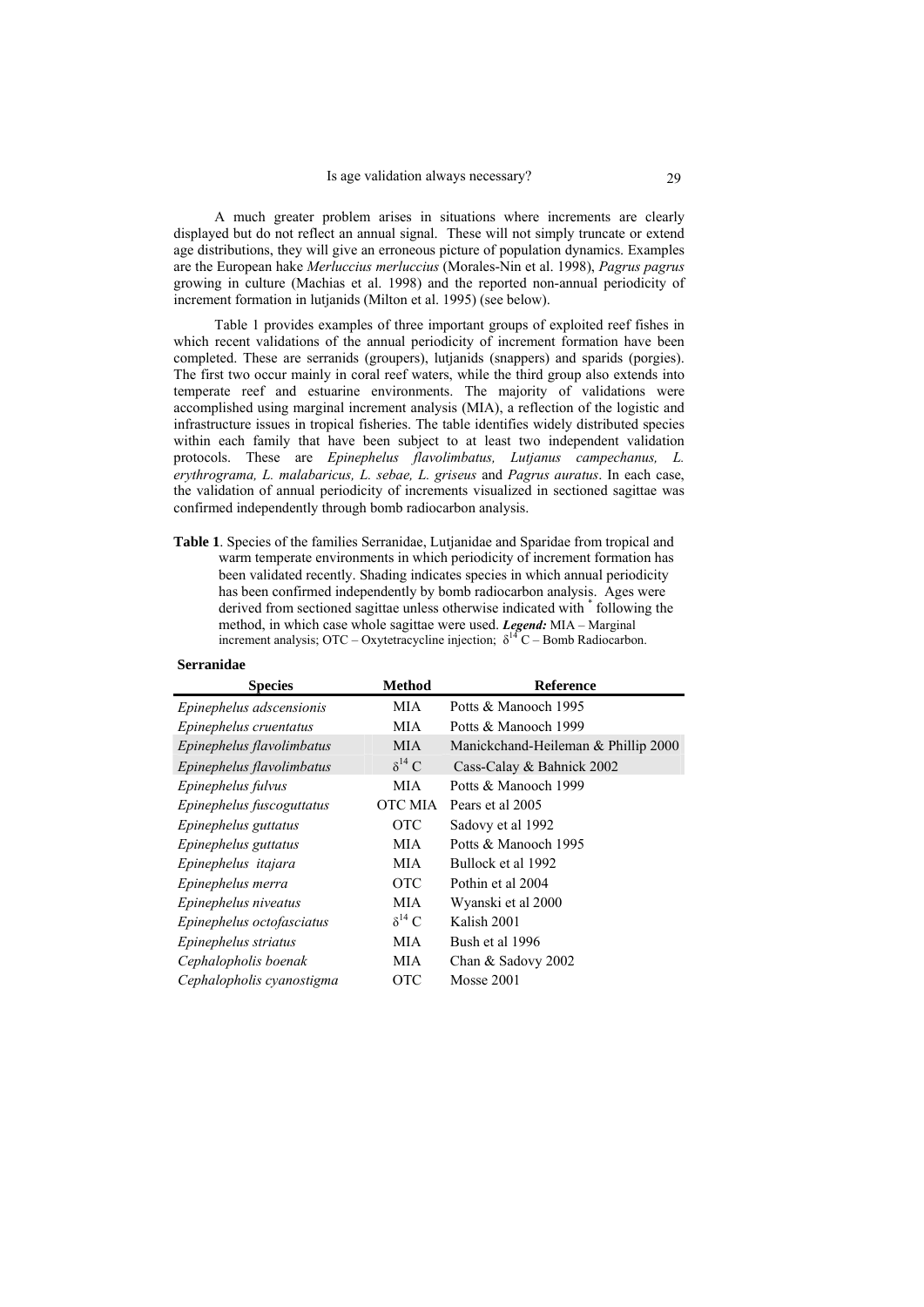| <b>Species</b>            | <b>Method</b>            | <b>Reference</b>                    |  |
|---------------------------|--------------------------|-------------------------------------|--|
| Plectropomus maculatus    | <b>OTC</b>               | Ferreira & Russ 1992                |  |
| Plectropomus leopardus    | <b>OTC</b>               | Ferreira & Russ 1994                |  |
| Myctoperca microlepis     | $MIA^"$                  | McErlean 1963                       |  |
| Myctoperca microlepis     | <b>MIA</b>               | Hood & Schlieder 1992               |  |
| Myctoperca bonaci         | <b>MIA</b>               | Crabtree & Bullock 1998             |  |
| Myctoperca interstitialis | <b>MIA</b>               | Manickchand-Heileman & Phillip 2000 |  |
| Polyprion oxygeneios      | <b>OTC</b>               | Francis et al 1999                  |  |
| Polyprion americanus      | MIA                      | Peres & Haimovici 2004              |  |
| Serranus cabrilla         | <b>MIA</b>               | Tserpes & Tsimenides 2001           |  |
| Centropristis striata     | <b>MIA</b>               | Hood et al 1994                     |  |
| Lutjanidae                |                          |                                     |  |
| Lutjanus adetti           | <b>OTC</b>               | Newman et al 1996                   |  |
| Lutjanus analis           | <b>MIA</b>               | Mason & Manooch 1985                |  |
| Lutjanus analis           | <b>MIA</b>               | Burton 2002                         |  |
| Lutjnaus argentimaculatus | OTC                      | Cappo et al 2000                    |  |
| Lutjnaus argentimaculatus | <b>OTC</b>               | Russell et al 2003                  |  |
| Lutjanus bohar            | <b>OTC</b>               | Marriott & Mapstone 2006            |  |
| Lutjanus campechanus      | <b>MIA</b>               | Patterson et al 2001                |  |
| Lutjanus campechanus      | <b>MIA</b>               | Wilson & Nieland 2001               |  |
| Lutjanus campechanus      | $\delta^{14}$ C          | Baker & Wilson 2001                 |  |
| Lutjanus campechanus      | Radiometric              | Baker et al 2001                    |  |
| Lutjanus campechanus      | <b>MIA</b>               | White & Palmer 2004                 |  |
| Lutjanus erythropterus    | Radiometric <sup>®</sup> | Milton et al 1995                   |  |
| Lutjanus erythropterus    | <b>OTC</b>               | Cappo et al 2000                    |  |
| Lutjanus erythropterus    | $\delta^{14}$ C          | Kalish 2001                         |  |
| Lutjanus fulviflamma      | <b>MIA</b>               | Kamukuru et al 2005                 |  |
| Lutjanus griseus          | <b>MIA</b>               | Burton 2001                         |  |
| Lutjanus griseus          | $\delta^{14}$ C          | Fischer et al 2005                  |  |
| Lutjanus johnii           | $\delta^{14}$ C          | Kalish 2001                         |  |
| Lutjanus kasmira          | Daily Rings              | Morales-nin & Ralston 1990          |  |
| Lutjanus malabaricus      | Radiometric <sup>®</sup> | Milton et al 1995                   |  |
| Lutjanus malabaricus      | <b>OTC</b>               | Cappo et al 2000                    |  |
| Lutjanus malabaricus      | $\delta^{14}$ C          | Kalish 2001                         |  |
| Lutjanus malabaricus      | <b>MIA</b>               | Newman 2002                         |  |
| Lutjanus peru             | <b>MIA</b>               | Rocha-Olivares 1998                 |  |
| Lutjanus quinquilineatus  | <b>OTC</b>               | Newman et al 1996                   |  |
| Lutjanus sebae            | Radiometric <sup>®</sup> | Milton et al 1995                   |  |
| Lutjanus sebae            | <b>OTC</b>               | Cappo et al 2000                    |  |
| Lutjanus sebae            | C14                      | Kalish 2001                         |  |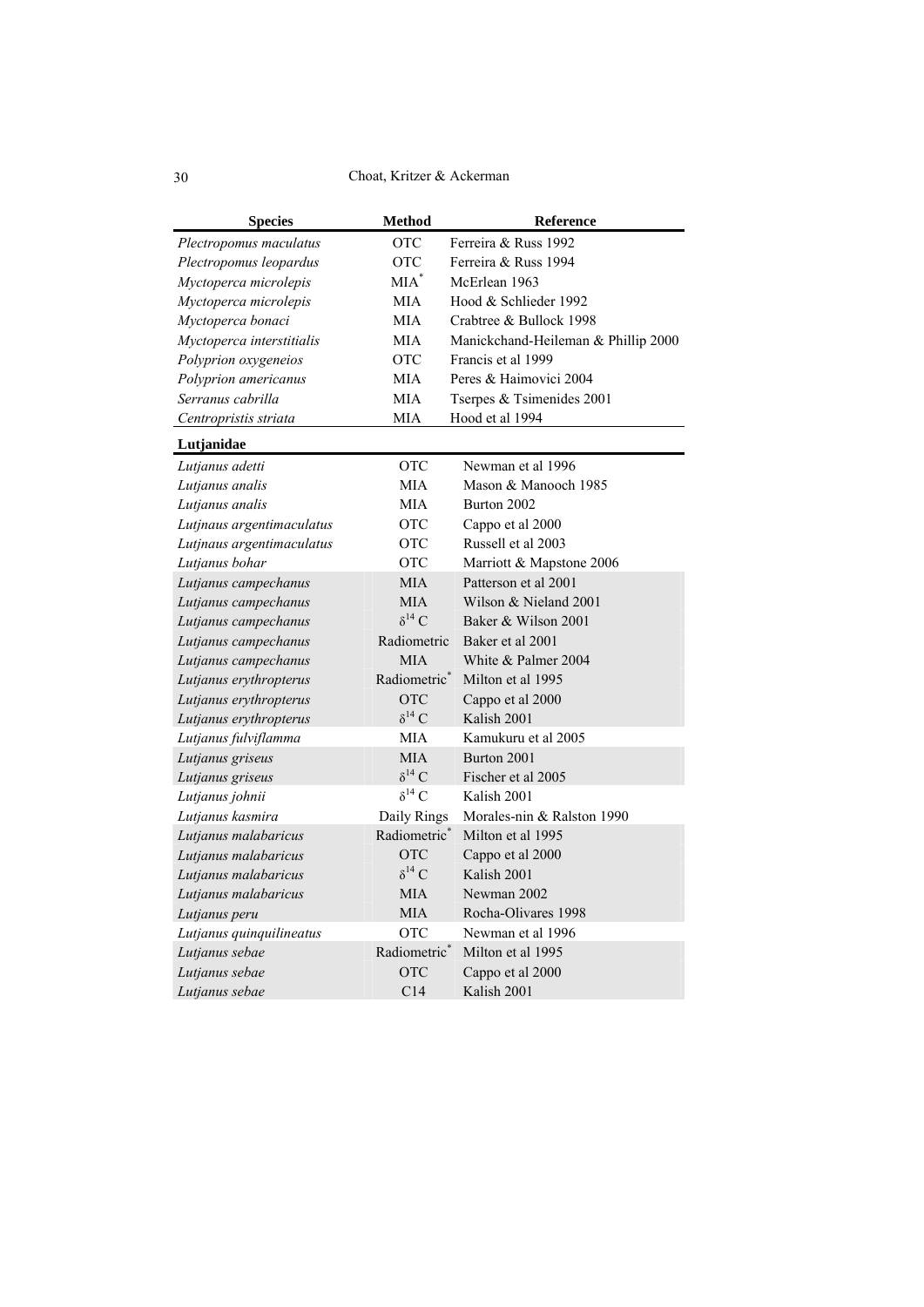# Is age validation always necessary? 31

| <b>Species</b>              | <b>Method</b>   | <b>Reference</b>            |
|-----------------------------|-----------------|-----------------------------|
| Lutjanus sebae              | <b>MIA</b>      | Newman & Dunk 2002          |
| Lutjanus synagris           | <b>MIA</b>      | Manickchand-Dass 1987       |
| Lutjanus synagris           | <b>MIA</b>      | Luckhurst et al 2000        |
| Aprion virescens            | <b>MIA</b>      | Pilling et al 2000          |
| Pristipomoides multidens    | <b>MIA</b>      | Newman & Dunk 2003          |
| Rhomboplites aurorubens     | <b>MIA</b>      | Hood & Johnson 1999         |
| Ocyurus chrysurus           | <b>MIA</b>      | Manooch & Drennon 1987      |
| <b>Sparidae</b>             |                 |                             |
| Acanthopagrus berda         | <b>MIA</b>      | James et al 2003            |
| Acanthopagrus bifasciatus   | <b>MIA</b>      | Grandcourt et al 2004       |
| Acanthopagrus butcheri      | <b>MIA</b>      | Sarre & Potter 2000         |
| Archosargus probatocephalus | <b>MIA</b>      | Beckman et al 1991          |
| Archosargus probatocephalus | <b>MIA</b>      | Dutka-Gianelli & Murie 2001 |
| Argyrops spinifer           | <b>MIA</b>      | Grandcourt et al 2004       |
| Argyrozona argyrozona       | <b>OTC</b>      | Brouwer & Griffiths 2004    |
| Dentex dentex               | <b>MIA</b>      | Machias et al 2002          |
| Diplodus vulgaris           | $MIA^*$         | Gonclaves et al 2003        |
| Diplodus vulgaris           | $MIA^*$         | Pajuelo & Lorenzo 2003      |
| Diplodus sargus             | <b>MIA</b>      | Pajuelo & Lorenzo 2002a     |
| Diplodus annularis          | $MIA^*$         | Pajuelo & Lorenzo 2002b     |
| Lithognathus aureti         | M/Recap         | Holtzhauzen & Kirchner 2001 |
| Lithognathus mormyrus       | <b>MIA</b>      | Lorenzo et al 2002          |
| Lithognathus mormyrus       | <b>MIA</b>      | Pajuelo et al 2002          |
| Pagrus auratus              | $\delta^{14}$ C | Kalish 2001                 |
| Pagrus auratus              | <b>OTC</b>      | Ferrell et al 1992          |
| Pagrus auratus              | <b>OTC</b>      | Francis et al 1992          |
| Pagrus pagrus               | Culture         | Machias et al 1998          |
| Pagrus pagrus               | <b>MIA</b>      | Hood & Johnson 2000         |
| Polysteganus undulosus      | <b>MIA</b>      | Chale-Matsau et al 2001     |
| Rhabdosargus sarba          | MIA/OTC         | Radebe et al 2002           |
| Sarpa salpa                 | <b>MIA</b>      | van der Walt & Beckley 1997 |
| Sarpa salpa                 | MIA             | Villamil et al 2002         |
| Sparodon durbanensis        | MIA             | Buxton & Clarke 1991        |

*Lutjanus campechanus,* important in the commercial and recreational fisheries of the south-eastern USA, was aged from sectioned sagittae and validated by MIA in three independent studies (Wilson & Nieland 2001, Patterson et al. 2001, White & Palmer 2004). The accuracy of annuli revealed in sectioned sagittae was confirmed by bomb radiocarbon analysis (Baker & Wilson 2001) and radiometric analyses (Baker et al.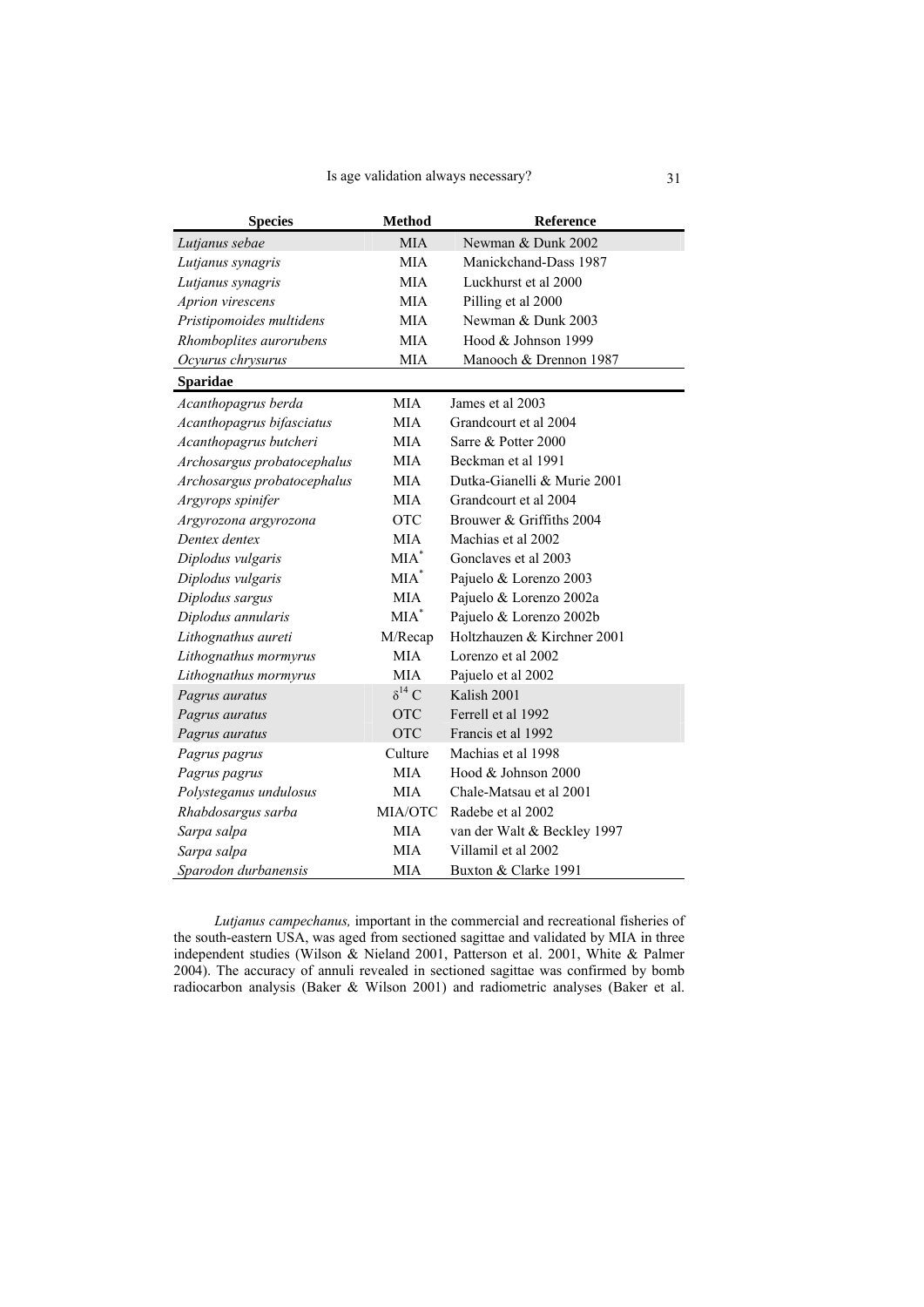2001). A similar confirmatory procedure was carried out for *E*. *flavolimbatus* with sagittal increments validated (MIA) by Manickchand-Heileman & Phillip (2000) later confirmed by bomb radiocarbon analysis (Cass-Calay & Bahnick 2002).

What are the challenges to studies that clearly confirm the one ring – one year hypothesis? One of the most explicit is provided by Milton et al. (1995). They found differences in counts of the increments observed in sectioned compared with whole otoliths of the tropical lutjanids *Lutjanus erythropterus, L. malabaricus,* and *L. sebae* from unexploited populations in the Gulf of Carpentaria, Australia. Increments in sectioned sagittae were 1.6 to 2.4 times the number found in whole otoliths. Pb-210/Ra-226 radioactive disequilibria of both whole and cored otoliths were measured to obtain independent estimates of age. The whole-otolith counts agreed better with the radiometric age in samples whose sectioned and whole-otolith ages differed by more than 4 years. The conclusions of this paper were particularly important as the species were subject to commercial exploitation elsewhere and independent studies based on sectioned sagittae indicated that each species (in contrast to the radiometric assessments) was long lived with a relatively slow growth rate.

A substantial amount of additional work on these species using both marginal increment analysis and oxytetracycline (OTC) marking (Newman et al. 2000, Cappo et al. 2000, Newman 2002, Newman & Dunk 2002) on both the east and west coasts of Australia confirmed that sectioned sagittae provided estimates of greater longevities and slower growth rates than those obtained from radiometric analyses and whole otoliths. Confirmation of the estimates of age structure and growth rates derived from MIA and OTC marking was provided by Kalish (2001), who validated the accuracy of these age estimates by analysis of bomb radiocarbon for all three species. This example demonstrates the benefits of using a combination of methods to resolve problems where artefacts of otolith analysis have resulted in discrepancies (in this case underestimation) of ages (Campana 2001). The value of bomb radiocarbon analysis has been confirmed clearly by Kalish (2001), who reported validation of the accuracy of annual increments in sagittae in 23 species from a wide range of environments including the deep sea, open ocean and temperate and tropical reefs. In addition, Cailliet et al. (2001) demonstrated that radiometric ageing confirmed the age estimates of four species of the genus *Sebastes* derived from sagittal growth increments.

The only problematic examples in the Kalish (2001) study concerned species from the open ocean and deeper waters. These included species in which the environment of juveniles was variable with respect to δ 14 C (*Pristipomoides multidens),* otolith structure was difficult to interpret (*Hyperoglyphe antarctica)* and species in which non-otolith structures were used in ageing (*Xiphius gladius).* Although problems may arise in deep water groups (e.g., trachicthids, oreosomatids) with respect to the pattern of penetration of  $\delta^{14}$  C by depth and with interpretation of otolith morphology, bomb radiocarbon analysis has confirmed longevity in many deep sea species.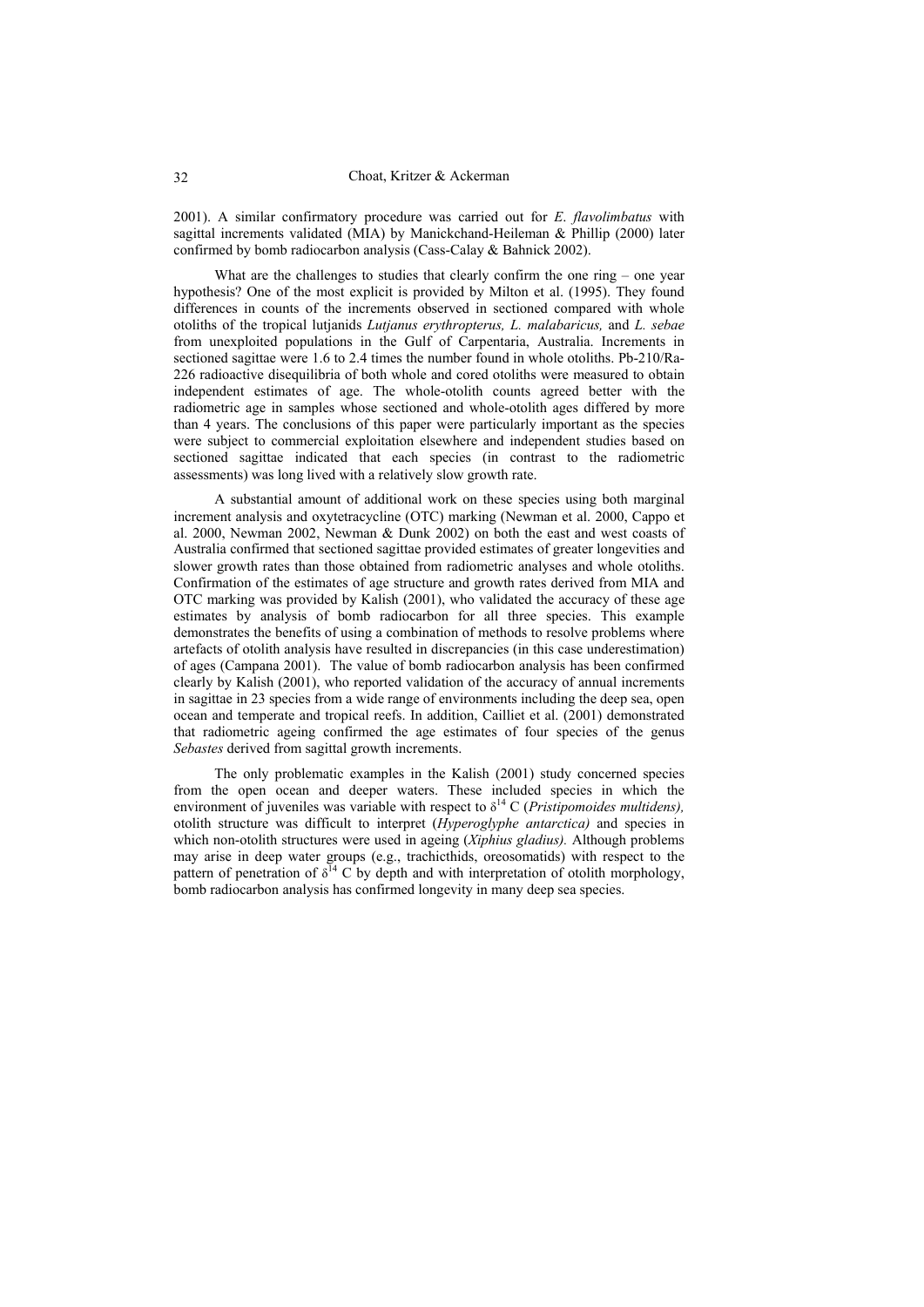#### 2.2 WHY HAS THE AGE-BASED ANALYSIS OF TROPICAL FISH POPULATIONS MOVED RELATIVELY SLOWLY?

The life history features of stocks in shallow water tropical regions are poorly known compared to the temperate and deep water fishery stocks. This situation is being rectified through increasing studies of larger, commercially important species.

Demographic analysis of coral reef fishes has had a mixed history. Whilst Beamish & McFarlane's (1983) paper has received numerous citations, the FAO report on ageing tropical fish by Gjosaeter et al. (1984) largely has been forgotten. Gjosaeter and co-workers, however, made a pertinent point. They stressed that whilst the importance of considering the different validation methods should not be underrated, worthwhile studies can still be performed without rigorous validation. They claimed that even 'rather rough indications [of age] may be sufficient'. In fact, the record was more informative than suggested by Gjosaeter et al. (1984). McErlean (1963) showed clearly that tropical serranids could be aged through analysis of sagittal otoliths. Subsequent studies on the dynamics of tropical fish (e.g., Munro 1983) did not expand on these findings, mainly because otolith structure in tropical fishes is often difficult to interpret compared with that seen in high latitude fishes.

Age-based demographic studies of tropical fishes lag behind their temperate counterparts. This reflects to some extent the view that it is not possible reliably to age fishes from low latitudes except through daily increments (eg: Polunin & Roberts 1996). Examples to date, however, demonstrate that fish at low latitudes retain a reliable record of age in sagittal otoliths (Choat et al. 2003, Robertson et al. 2005). In addition, the view that tropical fishes have shorter life spans and higher growth and mortality rates than their temperate equivalents (Pauly 1994, 1998b) seems to have diverted attention from age-based to size-based models of reef fish demography. Surprisingly, the view that there are few examples of age based studies on tropical marine fishes and that tropical species generally have fast growth rates is still being promulgated (Henderson 2005). It is now clear, however, that the perciform assemblages that constitute reef fish fauna harbour a great deal of ecological diversity, including a wide range of life spans, growth rates and size structures — including long-lived and slow-growing species (Choat & Robertson 2002).

## 2.3 DO REEF FISHES PRESENT SPECIAL CHALLENGES TO AGE-BASED STUDIES AND VALIDATION?

The answer is yes, both in terms of their biological features and the nature of tropical fisheries biology. Local and regional diversity in reef fishes is greater than that encountered at higher latitudes (Helfmann et al. 1997). Reef fish assemblages are highly diverse at local scales and characterized by complexes of closely related species, though many species are rare at local scales (Figure 4). Consequently, most reef fisheries are usually multi-specific (Polunin et al. 1996). There is increasing evidence of demographic variation at a variety of scales over the geographic range of a species, reflecting the influence of habitats, environmental gradients and evolutionary history (Kritzer 2002, Williams et al. 2003, Robertson et al. 2005). Many tropical species are longer lived than anticipated, attaining ages in excess of 30 years or more (Choat &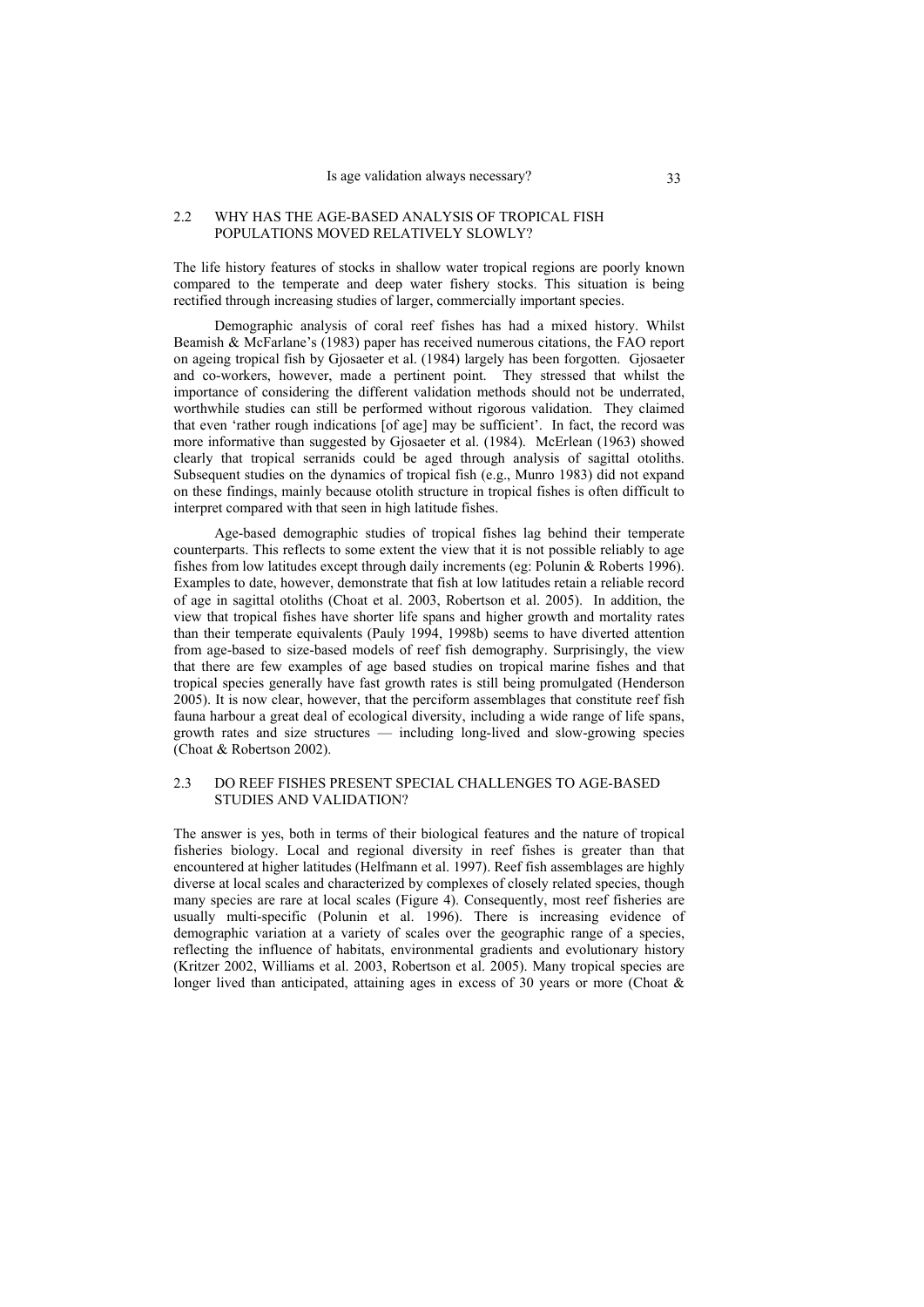Robertson 2002), although the majority of reef fishes alive today were recruited post-1970, after the cessation of nuclear atmospheric testing, so diminishing the utility of bomb radiocarbon methods for validation. Flat-topped growth curves, in which size and age are decoupled for the majority of the life span, characterize many lineages so that size-based estimates of population processes are not informative (Robertson et al. 2005, Marriott et al. 2007).



**Figure 4.** Abundance estimates of serranid fishes from northern midshelf reefs of the Great Barrier Reef Marine Park. With the exception of *Plectropomus leopardus* (highly characteristic of the GBR), larger commercially important species are rare with abundances of less than 1 individual per  $1000 \text{ m}^2$  (Pears 2006).

The early life history of reef fishes provides a number of challenges for tropical fisheries biologists. Knowledge of gyres and other oceanographic features has provided a framework for understanding the pattern and magnitude of recruitment variation in commercially important species in temperate environments (Cushing 1975, Iles & Sinclair 1982, Sinclair 1988). The environment for pre-settlement reef fishes, however, is complex (Cowen 2002), with variable and relatively unpredictable movement of water masses. Different groups of fishes exhibit very different capacities for active movement and directional swimming during the "larval" phase (Stobutzki & Bellwood 1997, Jones et al. 1999). The result is that patterns of recruit variation are difficult to predict in coral reef systems.

Coral reef fishes have been exploited since prehistoric times (Wing & Wing 2001), but historically their fisheries have been subsistence or artisanal. The highly dispersed nature of coral reefs means that fisheries research in many localities has substantial logistical costs and is often expeditionary in nature. The recent development of industrial level coral reef fisheries (largely associated with the live reef fish trade) has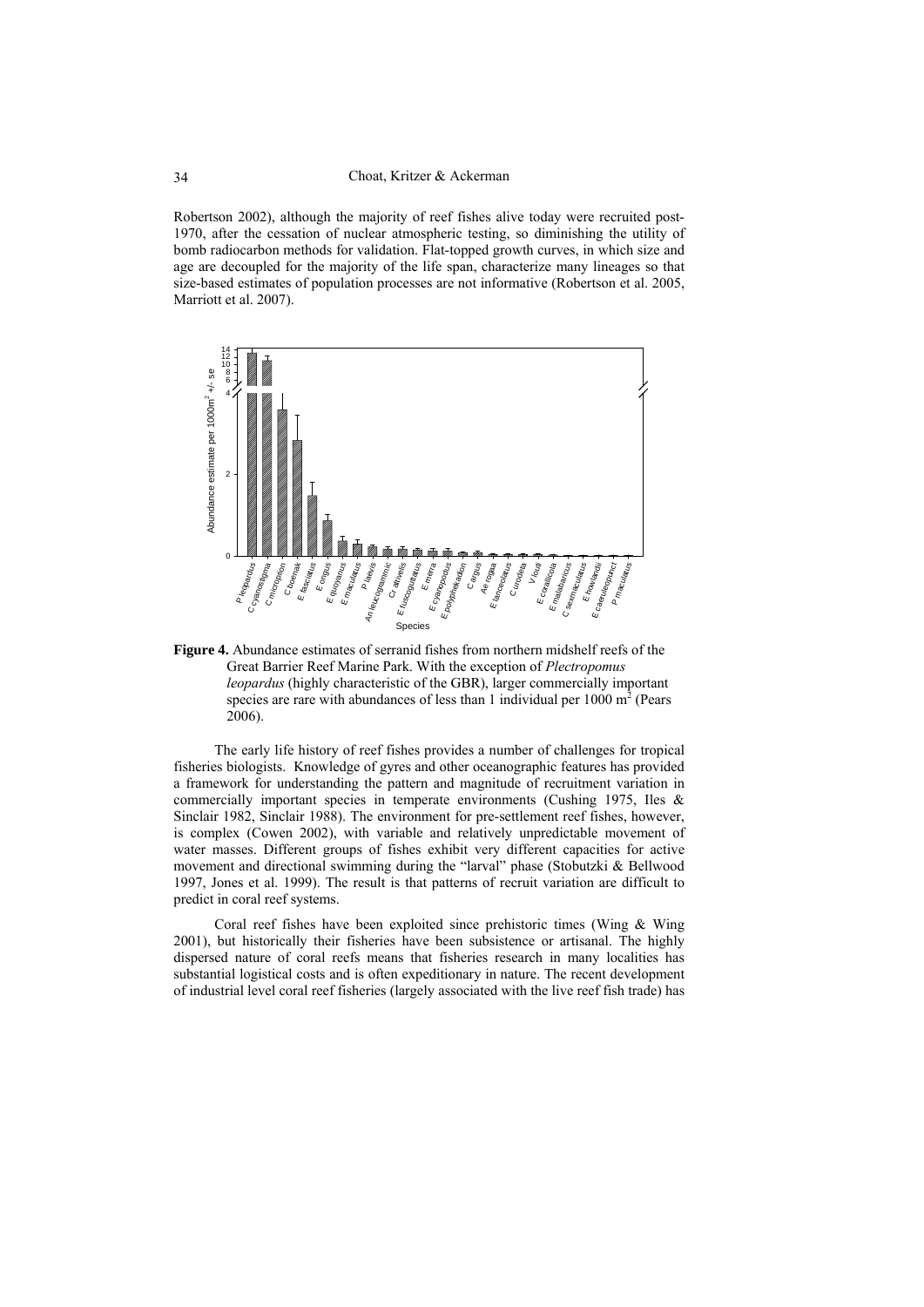been competitive, highly exploitative, and lacking a concomitant development of research infrastructure (Sadovy and Vincent 2002). The distribution of coral reef fisheries across broad, politically complex geographical regions means that they lack a shared information infrastructure. FISHBASE (Froese & Pauly 2000) is an exception*.*

#### **3 Validation protocols and coral reef fishes**

The most comprehensive listing of validation protocols is in Campana (2001) where 16 methods are listed ordered by scientific value. Not all of these are appropriate for reef fishes. We deal with the most realistic protocols below, and provide comments on the methodological issues that arise in each case.

*Release of known age fish into the wild.* The most effective method involves the release of hatchery reared chemically mass-marked fish into the natural environment. There have been no instances in which reef fish have been successfully established on reefs through the release of cultured juveniles of known age, however, despite the success of re-seeding sessile invertebrates on coral reefs. A key problem is the difficulty associated with closing the life-cycle via culture experiments with groups such as serranids, lutjanids, haemulids and labrids. The high mortality rates experienced by newly recruited reef fishes and the possibility that cultured fish released back into the environment would suffer enhanced mortalities (Carr et al. 2004, Fairchild & Howell 2004, Masuda et al. 2003) suggest that this will not be effective for reef fishes. It is no surprise that success has been primarily with fresh water species (Campana 2001).

*Bomb radiocarbon*. This method is unlikely to be effective for future work on reef fishes because the hatch dates of most reef fish alive today do not extend back to the 1960s, when nuclear tests provided signature isotopes that could be incorporated inot otoliths. Moreover, the costs of the method will be beyond research budgets of many tropical institutions and most workers dealing with tropical fish species. Archived otoliths might be used to obtain specimens with the correct temporal window for bomb radiocarbon dating, though very little archival material from the appropriate periods exists, because of the prevailing views during the 1970s and 1980s that otoliths would not provide an acceptable basis for ageing tropical fish. The method has been most valuable in confirming age estimates in long-lived commercially important species.

*Mark-recapture of chemically-tagged wild fish.* This has proved to be the most rigorous and cost-effective method for validating increment periodicity in reef fishes. Most examples are Australian (Ferreira & Russ 1992, 1994, Lou 1992, Choat & Axe 1996, Choat et al. 1996, Newman et al. 1996, Cappo et al. 2000, Hernaman et al. 2000) or from tropical Atlantic waters (Bullock et al. 1992, Sadovy et al. 1992, Crabtree et al. 1995, 2002, Crabtree & Bullock 1998, Luckhurst et al. 2000, Choat et al. 2003, Robertson et al. 2005). Drawbacks lie in the initial capture of fish in a condition that makes tagging worthwhile and the difficulty of securing adequate recaptures. The local rarity of many species (Figure 4) and the structural complexity of the reef environment means that initial tagging rates generally will be low. Coral reef fish cannot usually be caught alive in large numbers and must be handled with great care to avoid eye infections and skin lesions. Any injury to the fish associated with capture (by line fishing and traps especially) or tagging usually results in high initial mortalities after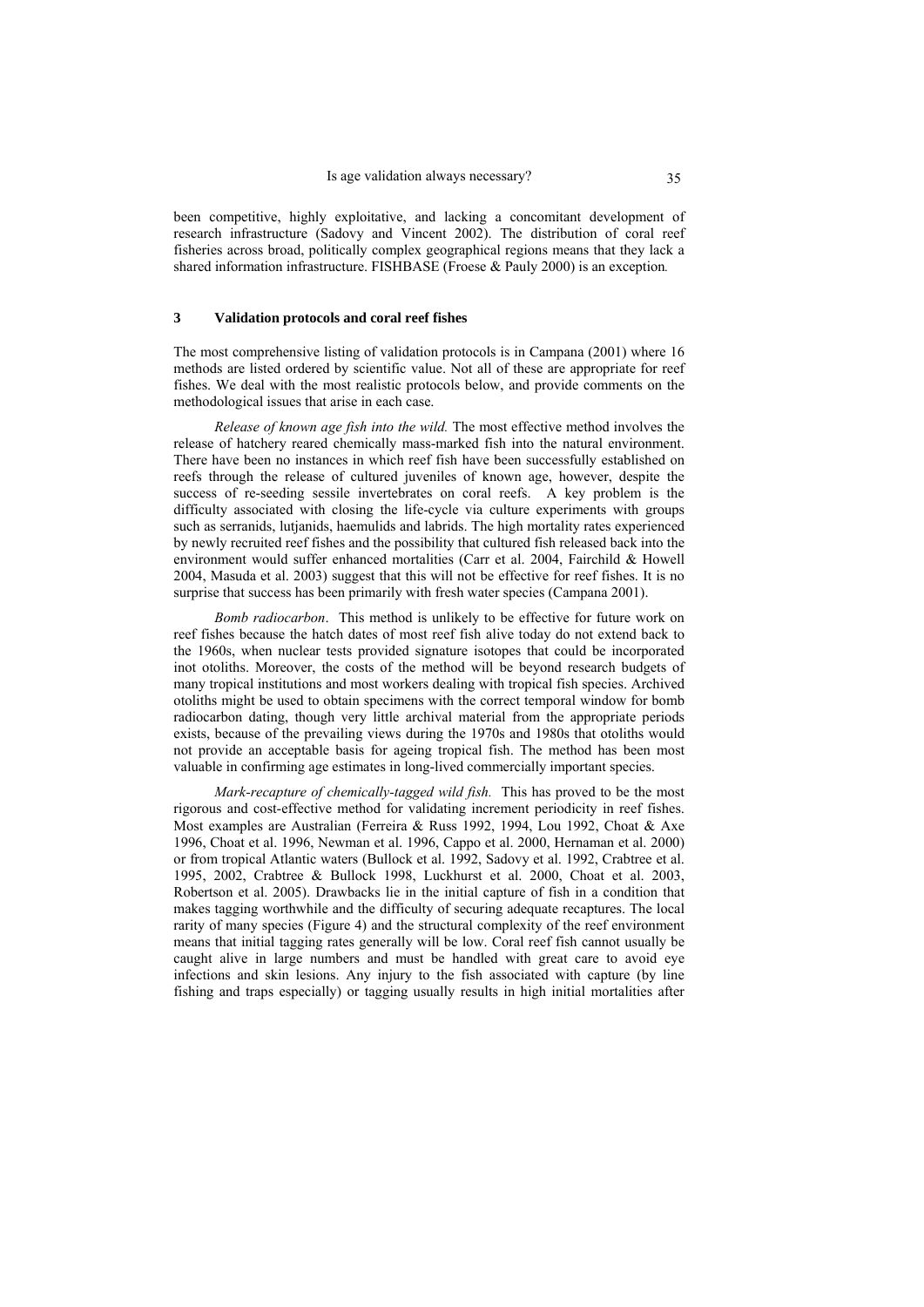release through predation. Logistic difficulties associated with capture means that tagging rates are low (compared with temperate fishes), which influences recapture rates, although site-fidelity of many coral reef fishes may make recapture easier. It is desirable to leave tagged fish as long as possible in the field, but recapture rates even for long-lived species are usually very low, reflecting both mortality and tag loss. Moreover, tagging locations of reef fish are often widely dispersed and in remote locations. In many instances the cost-effectiveness of recaptures may be a significant problem. The primary method for recapture to date has been selective spearing following visual identification of tagged individuals. Difficulties with initial capture and subsequent recapture compound rapidly with increase in size of the fish. Despite these problems, there is an increasing number of successful validations of annual increment periodicity for coral reef fishes (Choat and Axe 1996, Cappo et al. 2000, Robertson et al. 2005, Marriott & Mapstone 2006). A further problem is not so much logistics, but the fact that researchers with access to reef environments seem disinclined to embark on tagging and recapture programs for the purpose of validation.

*Radiochemical dating.* This method may be used to effectively distinguish between divergent age-estimates, at a high cost per otolith. This is not a major issue in coral reef fish studies, however, given that perciform otoliths are relatively easily read.

*Progression of length modes and length frequency analysis*. This is not useful for coral reef fishes as many species have size and age decoupled and table-topped growth curves, with no evidence of length modes over the majority of the life cycle.

*Capture of wild fish with natural date-specific markers*. This is an underused resource. Such markers arise primarily through influences of temperature anomalies on fish growth patterns (Meekan et al. 1999). Strong possibilities exist for use with longlived fish showing growth responses to known temperature anomalies (Nakano et al. 2004, Black et al. 2005).

*Marginal increment analysis*. This is the most commonly used protocol but there are potential problems associated with indistinct marginal conditions, especially for long-lived fishes in which growth increments may be compressed near the otolith margins. An additional problem is that sampling of specific age classes may be difficult in a number of reef fish taxa in which the relationship between size and age is so obscure that it is not possible to pre-select age classes for otolith processing. Most importantly, the protocol requires monthly samples, which may be difficult to obtain for many species in reef environments distant from transport or research hubs. Similar issues have been raised with respect to MIA in deep sea fishes (Cailliet et al. 2001).

*Captive rearing of chemically tagged fishes*. This method has been "generally discounted" as a reliable means for validating annulus formation but, with exceptions such as Machias et al. (1998), little evidence to support its dismissal has been provided. The important issue is to determine whether increment periodicity is modified in captivity, even though growth in captivity is likely to vary from growth in the wild. This remains the most realistic possibility for a wide range of tropical species as culture technologies improve, especially for those of large size (Cappo et al. 2000).

All validation protocols involve some expense. The least expensive are those based on the analysis of size structures, e.g., progression of length modes and length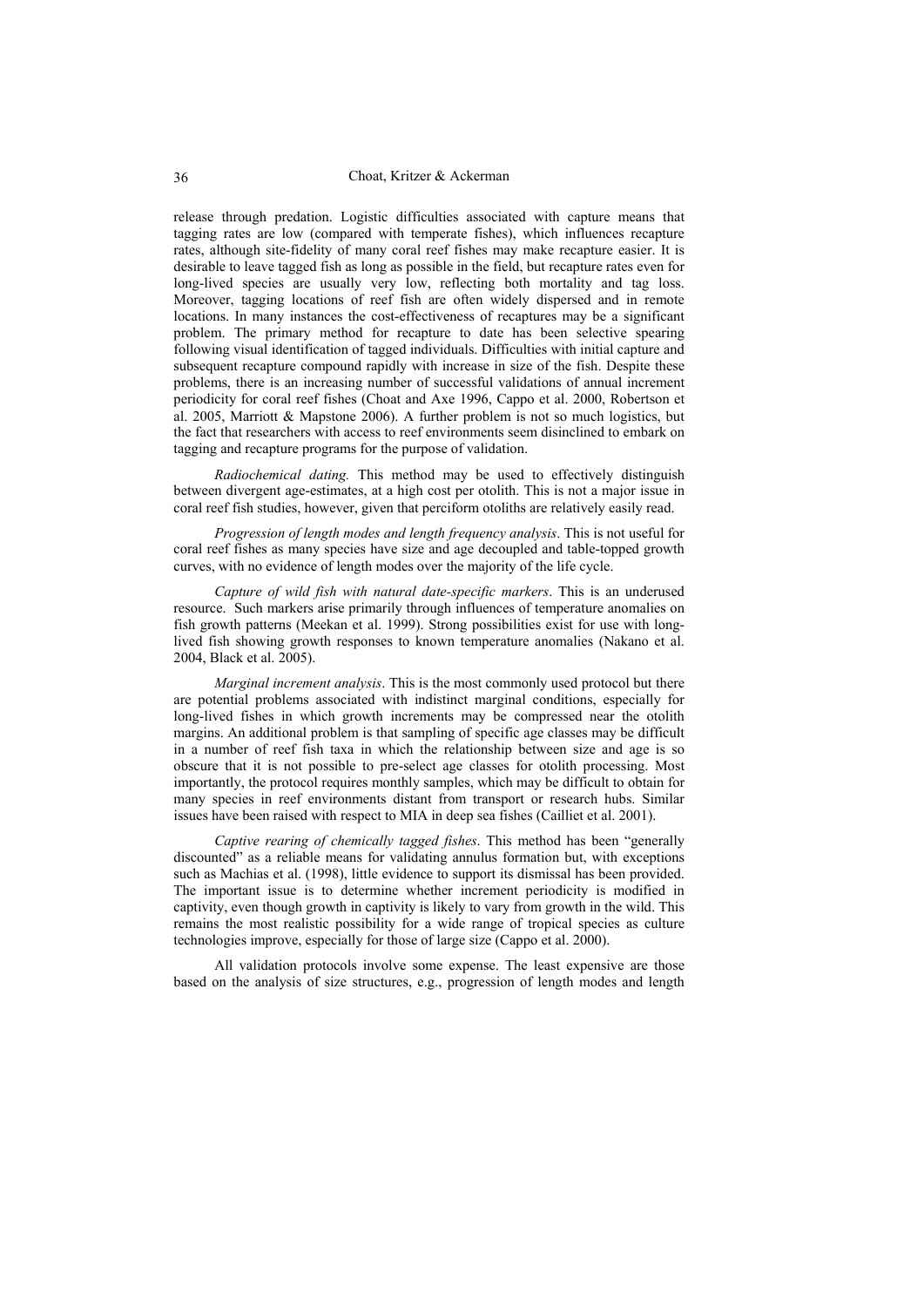frequency analysis, but these are compromised due to the uncertainty of the relationship between size and age, or their complete decoupling, in many reef species. Other protocols such as the mark-recapture of chemically tagged fish must bear the cost of the tagging field work, which may be considerable as it involves not only the initial sampling but episodes aimed at recapture of tagged individuals. Given the complex nature of reef environments and the local rarity of many species, this usually involves dedicated sampling carried out at the expense of other activities. Furthermore, lessons from those studies that have successfully used this method of validation indicate that it is necessary to keep the number of species targeted for tagging to a minimum. Captive maintenance of chemically tagged fish offers a cost effective alternative provided suitable large scale aquaria or field enclosures are available. Bomb radiocarbon usually requires 10–15 otoliths for analysis with a cost in the order of US\$1,000 per otolith. Although given a low priority by Campana (2001), marginal increment analysis remains the method of choice in most coral reef fisheries enterprises, as the major requirement is simply samples of a number of age-classes collected on a monthly basis.

A true analysis of costs highlights two major problems that inhibit the widespread application of age validation in coral reef fishes. Firstly, while many tropical maritime nations support excellent fisheries groups, they frequently lack the infrastructure of modern vessels and sophisticated laboratories found in temperate and boreal maritime nations. Secondly, research budgets are often not sufficient to cover the costs of novel analytical procedures.

# **4 What are the problems if we don't validate?**

Analyses of otoliths for individuals and species of reef fishes are now routine. Given the difficulties of validation studies in coral reef environments, we must consider problems that may arise if we estimate and publish age-based demographic information without validation of the periodicity of increment formation in every species studied. The costs of validation of reef fishes become prohibitive when whole species assemblages are considered, because of the high diversity in tropical reef fish assemblages. It is unlikely that this will be accomplished in the more speciose lineages such as serranids, pomacentrids, labrids and acanthurids. Will this invalidate comparative studies on demography and life histories in such lineages? We argue that it will not. The major concern (underestimation of ages due to the use of inappropriate structures) of Beamish & McFarlane (1983) and Campana (2001) largely have been dealt with. Contrary examples to the one increment per year hypothesis are very rare. Bomb radiocarbon analysis, in providing estimates of age independent of our visualization of otolith increments, has overwhelmingly confirmed that counts of sagittal increments provide accurate estimates of age in long-lived species. Even in those taxa where accuracy is still questioned, extended life spans have been confirmed (Kalish 2001).

The issue driving the need for validation is not inaccuracies at the level of 12–13 as opposed to 14–15 increments. Reading errors will invariably introduce this level of variation into our estimates, regardless of whether a validation program has been undertaken or not. Miscounts of a small number of increments or occasional or localized disruptions to the cycle of increment formation due to climatic or metabolic variation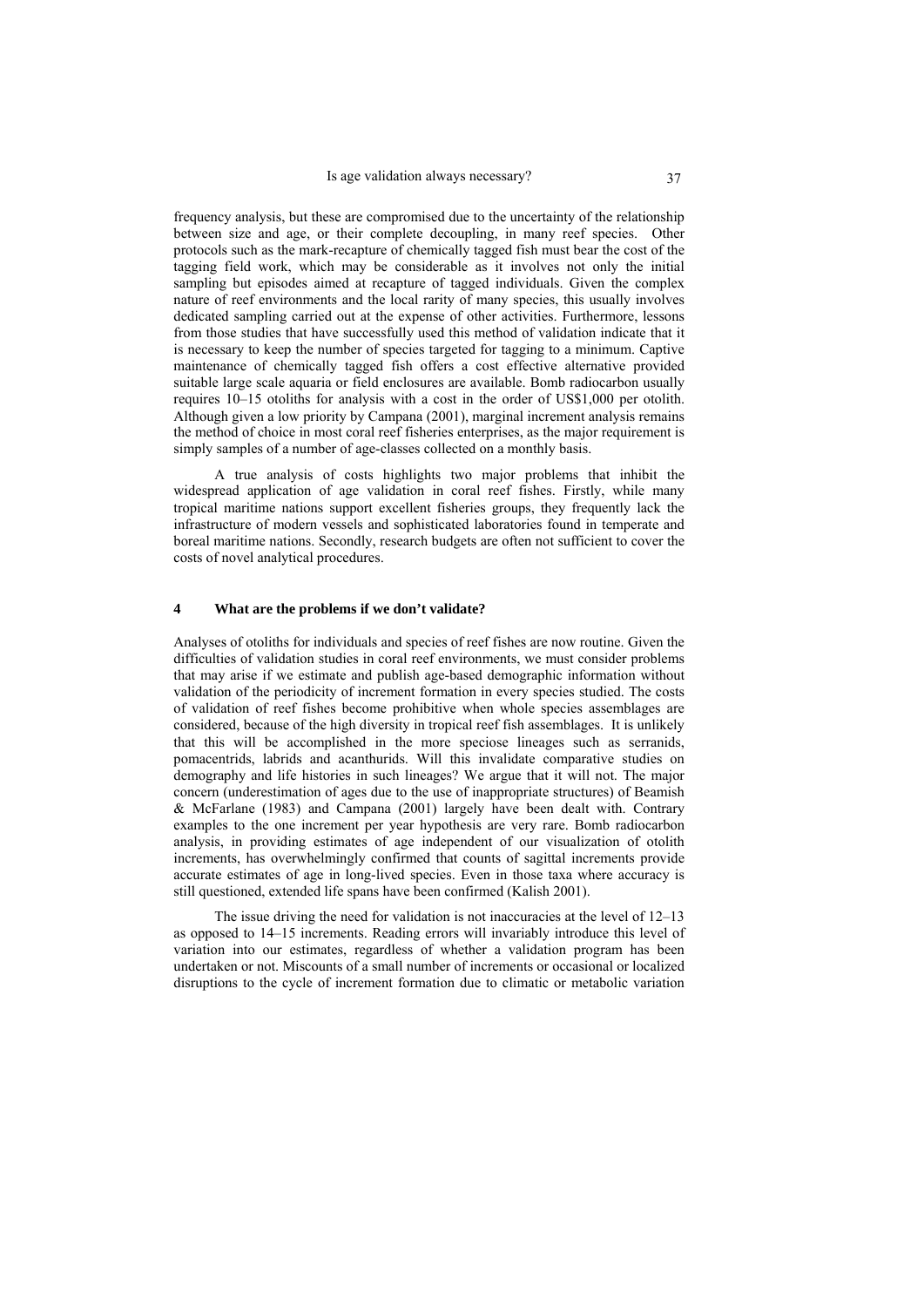are unlikely to influence demographic conclusions for species living in excess of 15 years. The critical issues are: i) is the level of underestimation likely to be sufficient to result in counts of approximately 15 as opposed to 40 increments? ii) Are schedules of increment formation as visualized in thin sagittal sections non-annual in nature? The published record strongly suggests that neither of these circumstances is likely in shallow water tropical species. Validated age estimates are more critical where estimates of biomass rely on age-length keys for fisheries stock assessments, where the key is used to convert lengths into age classes (Jones 1992). This emphasizes the distinction between the use of age data for fisheries estimates and for investigation of ecological and evolutionary processes.

It remains difficult to get demographic work on fishes published without validation procedures for each species, despite the consistent results from numerous studies over the last two decades. The philosophy that validation of ages in all species must be accomplished before general treatments of life histories can be developed is well established in the reviewing community. This has a particularly negative effect on the analysis of demographic and life-history trends for coral reef fishes. For reasons given above, this requiremtn is not only prohibitively time-consuming, but beyond the budgets of most tropical fisheries workers and biologists. Given the fact that we have an accessible protocol for estimating life spans (sectioning sagittal otoliths) for which accuracy has been confirmed in the majority of confirmatory studies, the question should be turned around. What problems will accrue if publication of age-based demographic work must await the validation of periodicity of increment formation in every species investigated?

Problems might occur in three areas of investigation.

- A. **Fisheries management**. Although a large number of successful validations have occurred (primarily serranids, lutjanids and sparids), the number of species validated or even aged is trivial compared with the number of taxa harvested in tropical multi-species fisheries.
- B. **Evaluating the efficacy of Marine Protected Areas**. Demographic information is fundamental to understanding responses of different groups of reef fishes to protective measures (Sale et al. 2005).
- C. **The evolution of life histories in reef fishes.** The diversity of perciform reef fishes, coupled with the increasing availability of phylogenetic analyses, provides a significant opportunity to analyze contrasting patterns of size structure, longevity, growth rates and reproductive tactics manifested within and among different clades of reef fishes.

### **5 The consequences of miscounts of increments or an irregular pattern of increment formation**

As a preliminary exploration of what can happen when the number of increments shown in the otolith (or counted by the researcher) differs from the true age of the fish, we compared true and estimated values for the von Bertalanffy growth coefficient, *K*, and mean asymptotic length, *L∞*, and the total mortality rate, *Z*, from replicate samples of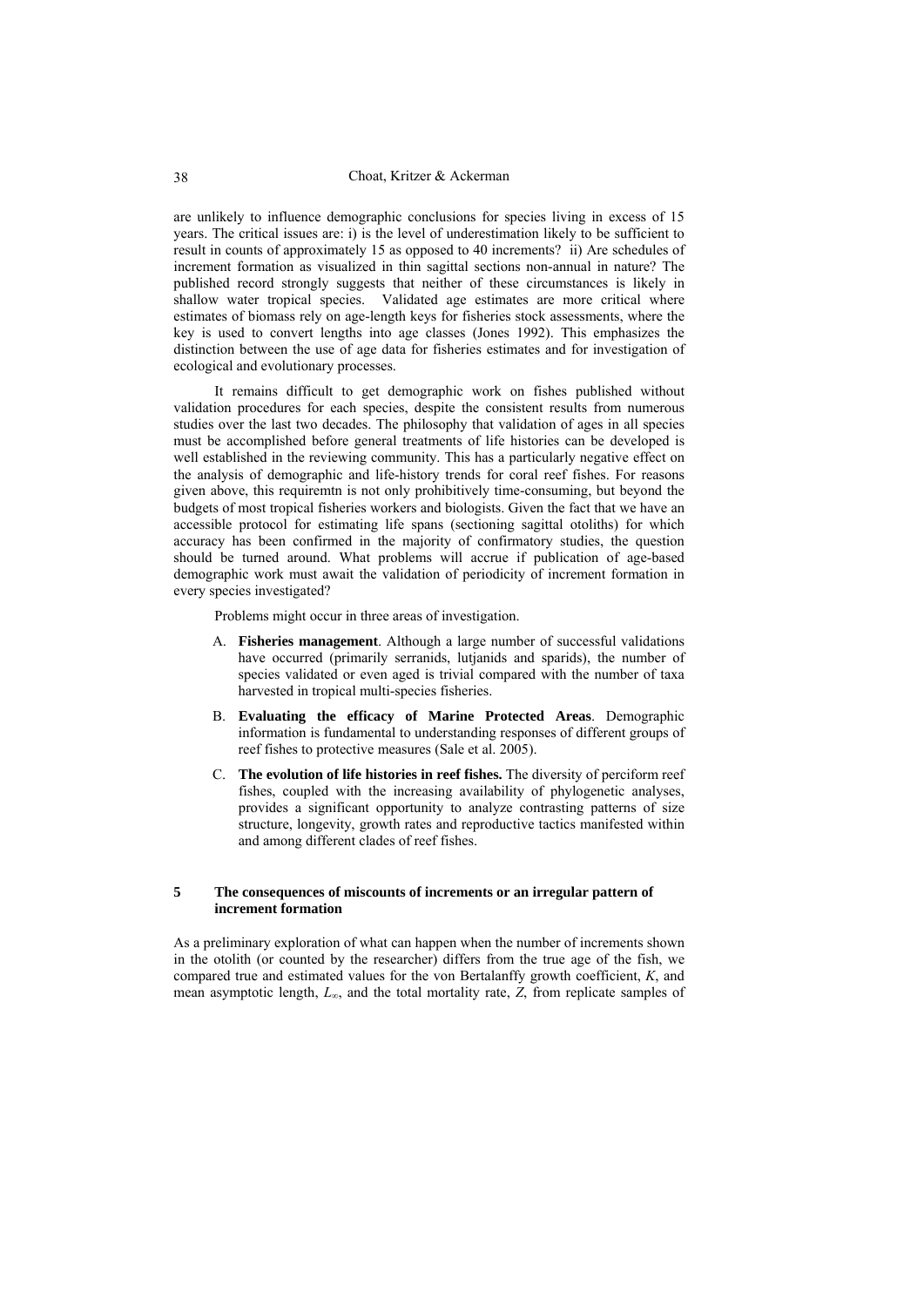four hypothetical fish populations. Each population was generated to exhibit a different combination of either a short or long lifespan and either a steep or gradual growth trajectory (Figure. 5). The four populations capture much of the range of life history variation exhibited among coral reef fishes (Kritzer et al. 2001, Choat and Robertson 2002). Two general types of discrepancies between real and estimated age were considered – overestimation and underestimation – and three different degrees of error were considered for each (Appendix 1). Our simulations combined population- and individual-level error by using a common function for the degree of error for an entire population, but choosing the specific error for each specimen individually. See Appendix I for more detail on our simulation approach.



**Figure 5.** Four life history (LH) types considered in simulations to examine the effects of discrepancies in otolith increment periodicity on estimation of growth and mortality parameters. See Appendix I for descritions of the 4 LH tyems.

The simulations showed that age estimation error had little effect on values of *L<sup>∞</sup>* for any of the life history types considered. Percent differences in *L∞* between the true and estimated values were all on the order of  $10^{-5}$  or  $10^{-6}$ , and are therefore not shown. This suggests that  $L_{\infty}$  estimates are far more dependent upon length characteristics and are largely independent of age values. The result supports Pauly's (1984) approach to obtaining a preliminary estimate of *L∞* as the average of the 10 largest fish in a sample without reference to age.

Age error had greater effects on estimates of *K* when the growth trajectory was less steep (i.e., slower growth; Figure. 6A). This is to be expected. There is less scope for the ascending slope of the growth curve to vary when maximum body size is reached more quickly and fewer age classes will have an effect on the parameter value. In contrast, when growth continues for much of the life of the fish, there is considerable room for the curve to become more or less steep as size-age pairs move about within the plot by changing the age value. There is also evidence of an interaction between the growth trajectory and longevity (Figure. 6A). A general, though not consistent, trend was that age error had greater effects on the longer-lived species, presumably because common proportional errors are much larger in an absolute sense when fish get older.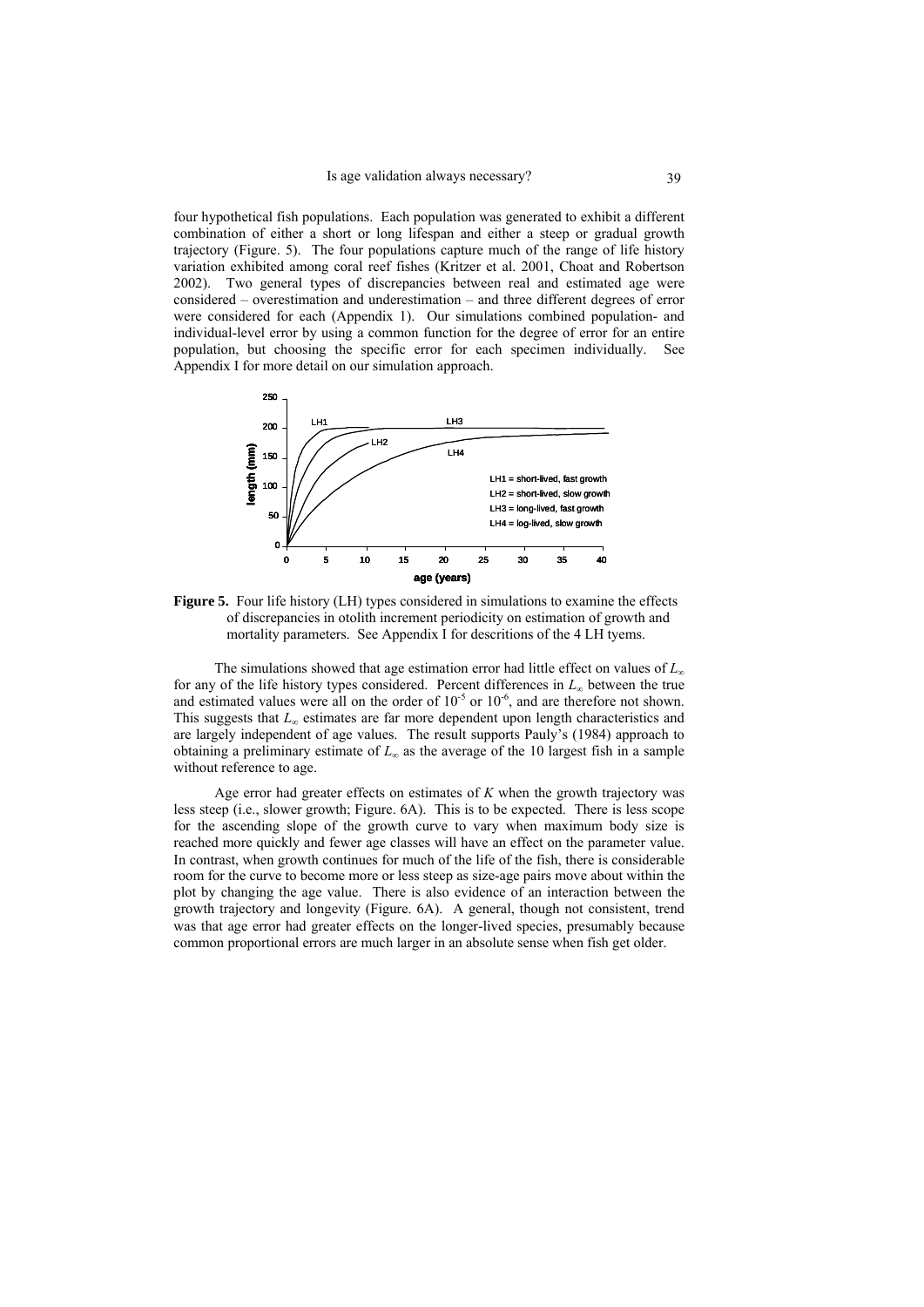



Estimation of mortality using an age-based catch curve is independent of length, so results for the species with common longevity were similar (Figure. 6B). The results showed that underestimation of age had greater effects on shorter-lived species, whereas overestimation had greater effects on longer-lived species. The pattern was not strong, however, and differences were similar for all species for a common pattern of age error. Overestimation of age seemed to have proportionally greater effects than underestimation. Potentially doubling the number of increments observed in an otolith (i.e., the high overestimation scenario) caused an approximately 50% difference in mortality estimates for all species but halving the number of increments observed only resulted in an approximately 20% difference (Figure. 6B). This result is due more to the fact that doubling the age estimate results in addition of more age classes than are lost by halving an age estimate. The low overestimation and medium underestimation used similar percentage changes (+20% and -25%, respectively; Figure. A1, Appendix I) and caused similar differences in parameter estimates (Figure. 6B).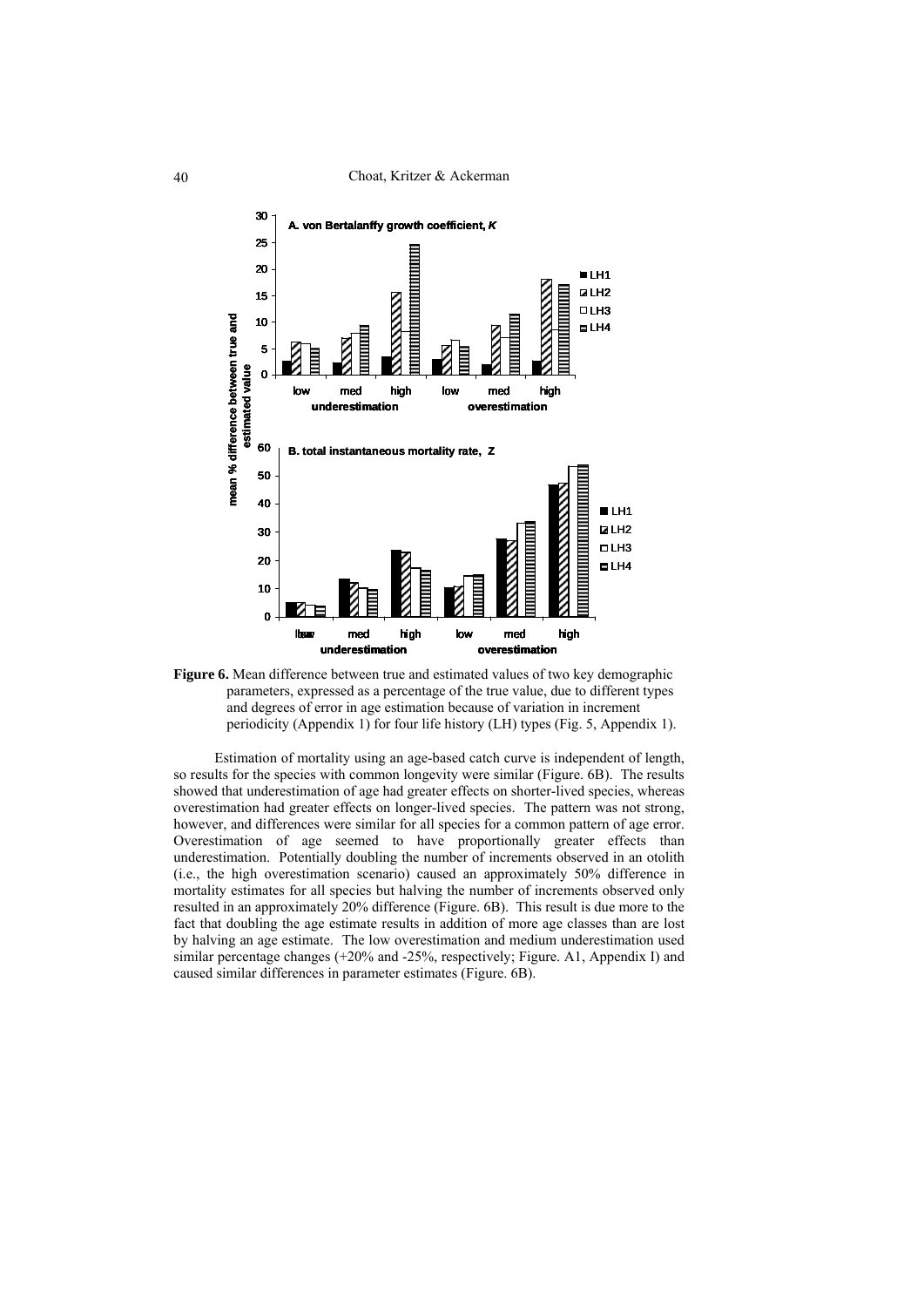The mean percent differences reported in Figure 6 are based on absolute values and therefore do not indicate the direction of parameter estimation error. Directionality was predictable, however, based upon the type of error introduced. Overestimation of age decreased values of both *K* and *Z*, while underestimation increased values of both.

These simulations can be expanded in a myriad of ways. Age errors can be sizespecific, age-specific, or occur at specific times within a population (simulating environmental events that cause increment anomalies, and not affecting age classes born after the event). Marriott and Mapstone (2006) have recently explored the analogous question of what happens when different criteria for choosing an age estimate based upon multiple readings are applied. Their analysis likewise considered the effects of not getting the age of the fish right, although with a focus on observer error as opposed to biologically-induced discrepancies. Also, different demographic parameters (see Kritzer et al. 2001) or results of stock assessment models using the age and demographic information could be considered in future analyses.

Our initial results provide some important insights, despite the potential for extension of the study. Our scenarios were far from conservative even though we did not consider the cases where increment deposition was consistently different from annual (i.e., two increments per year or one increment per two years as the norm rather than the exception). We only considered errors in one direction in each scenario and did not allow some ages to be overestimated and others to be underestimated within a sample, which might have resulted in errors offsetting one another and therefore smaller relative differences from the true parameter values for the sample. Also, what we defined as "low", "medium" and "high" all entailed incidence of age discrepancies much greater than suggested by the consistency of the one increment — one year pattern reported in existing validation studies (Table 1), non-reporting of other patterns notwithstanding. For instance, our "medium" level of overestimation still allowed 25% of the population to show 38% more increments than the true age of the fish, likely closer to a "high" level of error. Despite this high level of error introduced, many estimates in our simulations were within approximately 10% of the true values (Figure. 6). This is comparable to the degree of error that can be introduced simply by effects of sample size typically used in many studies of reef fish (Kritzer et al. 2001).

Irregular deposition cannot be distinguished from miscounting or failing to detect increments (Francis 1995), as noted earlier, but the two scenarios have very different implications for future improvement of age estimation of tropical fishes. Counting errors can be corrected by continued refinement of the techniques by which otoliths are prepared and analyzed (e.g., microscope power, image analysis tools) and vigilant observer training and calibration. Biological anomalies, on the other hand, call for greater understanding of the mechanisms that cause deviations from the one increment — one year pattern. Given that parameter estimation seems robust to likely degrees of error, we argue that the burden of proof needs to be shifted not toward defending annual periodicity, but rather toward demonstrating where, why, and how frequently it does not occur. This will be a far more stimulating line of ecological and physiological research than repeated pedestrian age validation. Furthermore, we will learn more from a handful of studies describing mechanisms by which annual periodicity does not occur than we will from numerous studies for numerous species reconfirming the general annual pattern.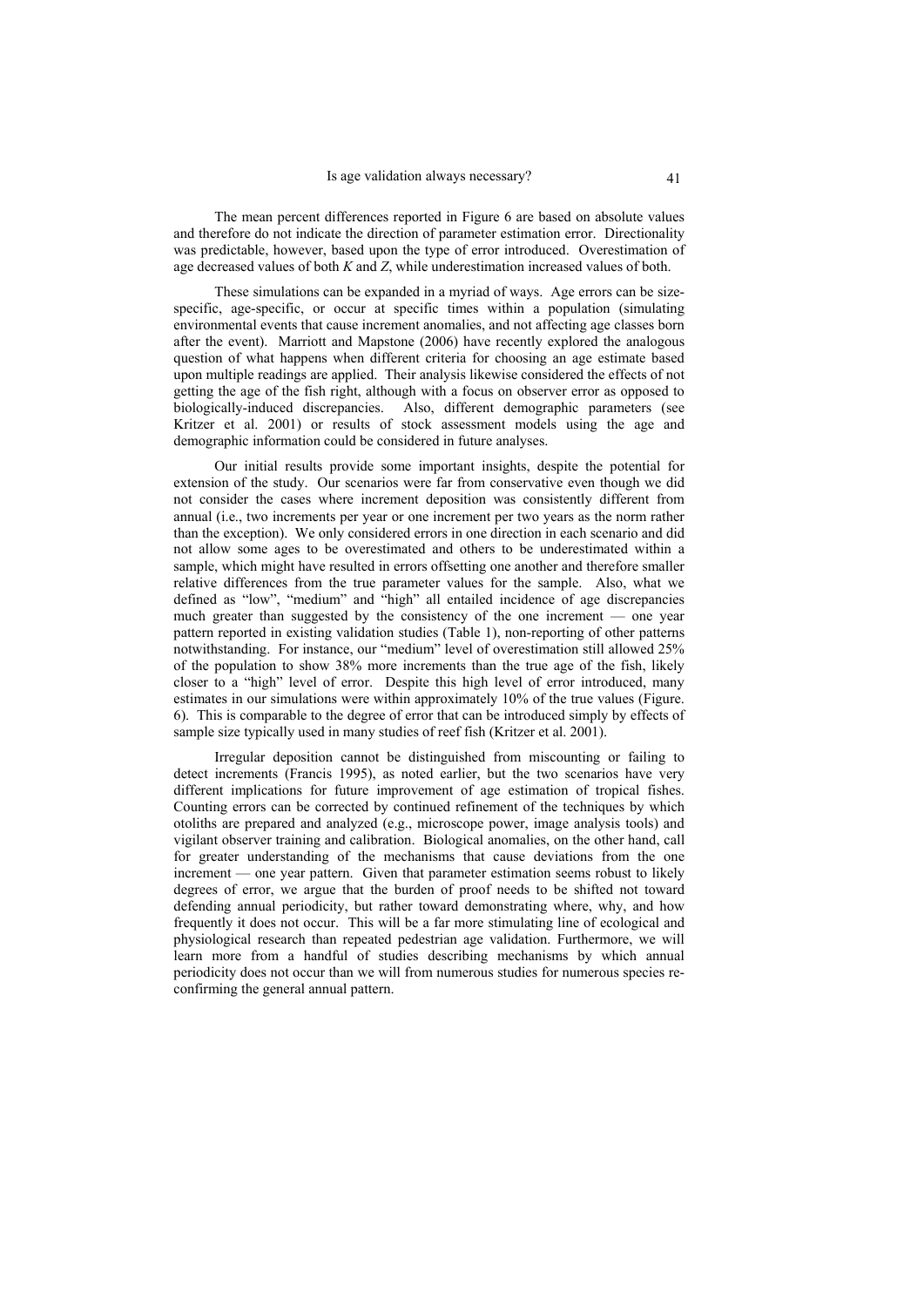#### **6 What is the way forward?**

The literature on the age-based demography of fishes is focused mainly on temperate, boreal and deep sea fishes. Validation studies in these groups have been aided by access to sophisticated infrastructure and to extensive data bases including otolith archives. By comparison, research into the demography of coral reef fish is in its infancy and lacks the comparative data base that has guided the analysis of temperate and boreal fish populations over the last four – five decades. A more structured approach to reef fish demography is required which includes the establishment of otolith archives. The capacity of otoliths to record the influence of past climatic events and variations in ocean chemistry demonstrates that archives would have a critical role in predicting responses of fish populations to environmental change.

Reef fish demography is at an exciting stage, with the variety of life histories in perciform assemblages becoming apparent. A more coherent approach to population biology of tropical fish should occur in three phases: i) wide dissemination of otolith based analyses of growth and age structure in a broad range of species and populations of coral reef fishes, without the requirement to validate increment periodicity for every species; ii) validation procedures that confirm the temporal meaning of the increments and understanding of the mechanisms by which the timing of increment formation can be altered, especially in commercially important species; and iii) studies on selected species to provide quantitative estimates of accuracy (Francis 1995). This approach requires greater collaboration among tropical fish biologists.

The first of these is controversial due to the insistence that age information must be accompanied by validation of at least the temporal meaning of increments. Analysis of demography of tropical parrot fishes is a case in point. This group, comprising 80 species (Parenti & Randall 2000), is arguably one of the most ecologically important components of the reef fish fauna (Hughes 1994, Bellwood et al. 2003, Mumby et al. 2004) and is heavily over-fished at many localities (Jackson et al. 2001). It is unclear whether members of this group will respond rapidly to protective measures or whether it is one of those in which the recovery process will be prolonged (Russ & Alcala 2004). Demographic information is required to resolve this issue but, while age-based information may be readily obtained (Choat & Robertson 2002), to date annual increment formation has been validated for only six species. It is a moot point as to whether it is better to retain non-validated age data until we have confirmed the temporal meaning of increment formation or to publish the material acknowledging that the working hypothesis is that one ring is formed each year. We argue for the latter.

 The case of the largest parrot fish *Bolbometopon muricatum* is instructive. This species is a critically important functional component of the reef fish fauna but is heavily over-fished over much of its range (Bellwood et al. 2003, Hamilton 2004). It is now considered to be threatened (Donaldson & Dulvy 2004) and issues such as growth and mortality rates and generation times are important in manageing existing populations through harvest regulation and the application of marine protected areas. Otoliths of this species show well defined increments. A large body of data on the agebased demography of this species now exists (Choat & Robertson 2002, Hamilton 2004). This information is of potential value to coral reef conservation and management enterprises. In addition, there is renewed interest in the demography and life history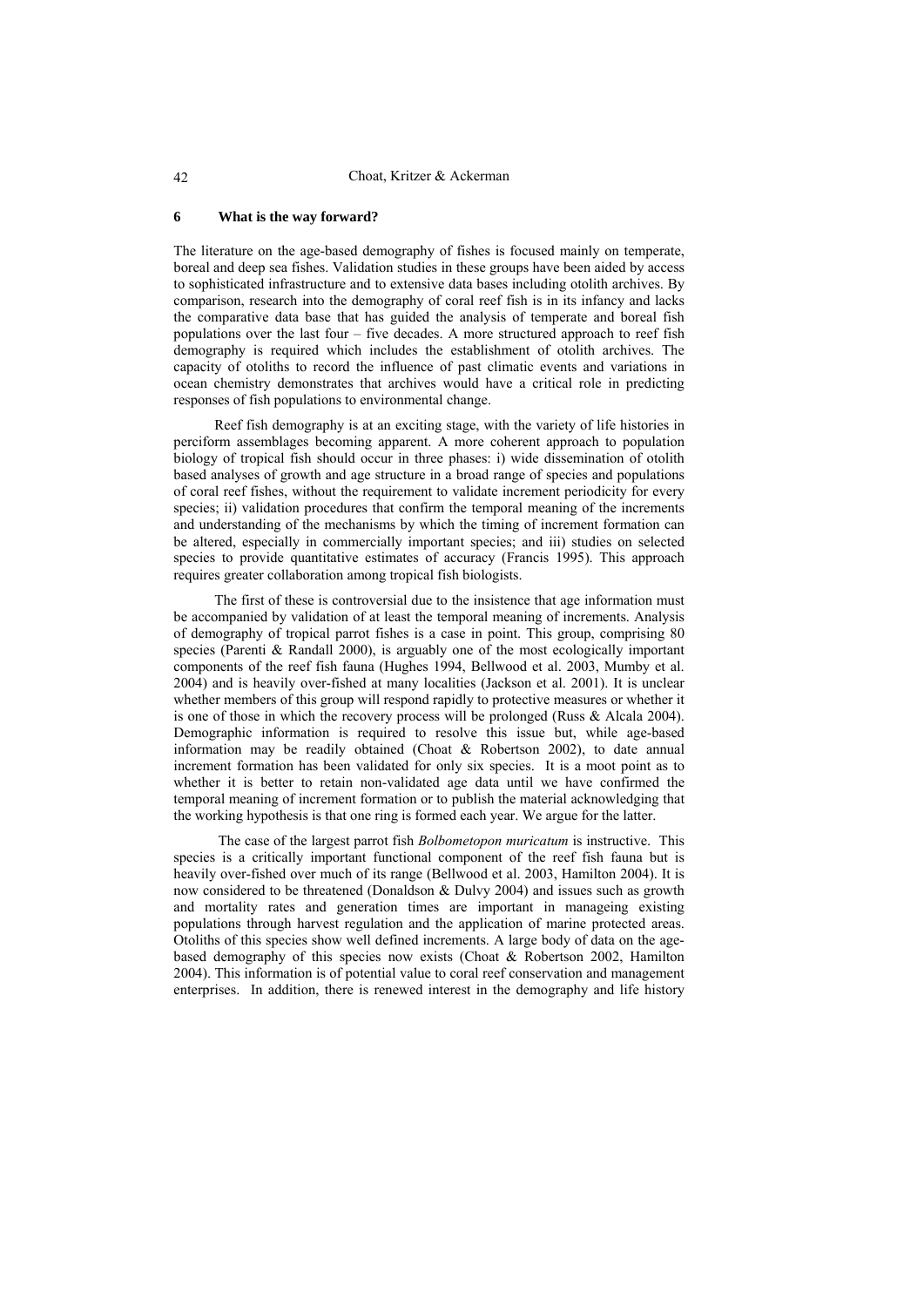patterns of labroid fishes following analyses that provide a fresh perspective on evolutionary relationships within this group (Clements et al. 2004, Westneat & Alfaro 2005). Attempts to validate periodicity of increment formation in this very large, mobile and ecologically important reef fish, however, have failed. Tagged and tetracyclined individuals in the Solomons processed after night-time capture were killed and eaten by sharks the next day following release. Individuals maintained in external enclosures starved to death (Hamilton 2004), an indication of the lack of knowledge of their nutritional ecology (Choat & Clements 1998).

The problems encountered in validating age and growth rates in parrot fishes reflect four general problems. i) Individual species distributions extend over thousands of kilometers and a wide range of habitats. Population parameters are not informative if applied to whole species. ii) High local diversity is associated with the local rarity of many species. Obtaining sufficient individuals at a locality is frequently a problem. iii) Local fisheries are usually multi-specific, targeting complex assemblages of ecologically similar fish at a given site. iv) Many species are large and highly mobile or rare and cryptic.

The fact that such a small proportion of tropical fish species has been successfully validated confirms the importance of these issues but there have been few attempts to develop alternative approaches. We advocate the development of widescale multi-species marking programs using either natural or anthropogenic dated marks in otoliths. One approach is to analyze natural date specific markers such as temperature anomalies that influence short term growth and leave signals in otolith increments. Meekan et al. (1999) present a recent example where Galapagos pomacentrids displayed checks in their otoliths that corresponded to the timing of the 1982–1983 El Niño and suggested a reduction in growth over this period. Similar growth reductions corresponding with the same El Niño were observed in the otoliths of species of *Sebastes* (Woodbury 1999) and in the otoliths of Pacific pomacentrids that corresponded to the 1997–1998 El Niño (Nakano et al. 2004). The most promising approach is suggested by Black et al. (2005) where cross validation methods developed by dendrochronologists have been successfully applied to populations of long-lived fishes. In addition evidence is becoming stronger that other metrics of otoliths, such as sagitta weight – age relationships, can be used reliably as a proxy for direct estimates of age (Lou et al. 2005).

The possibility of marking egg clutches with chemical makers that will incorporate a date specific pre-dispersal mark into embryonic fish has been confirmed, providing a rigorous estimate of age that will be retained in the adult fish. The study of Jones et al. (1999), designed to assess the dispersal of larval pomacentrid fishes, is an additional example of mass chemical marking that may provide cost-effective age validation. In addition, an exploratory technique involving marking reproductive females with elemental markers that would be incorporated into eggs and subsequently larvae as a date-specific marker is also now available (Thorrold et al. 2006). These techniques hold promise for large scale, multispecies validation studies. Innovative funding proposals are required as many agencies are reluctant to fund what they see as confirmatory activities, such as OTC marking of yet another set of species.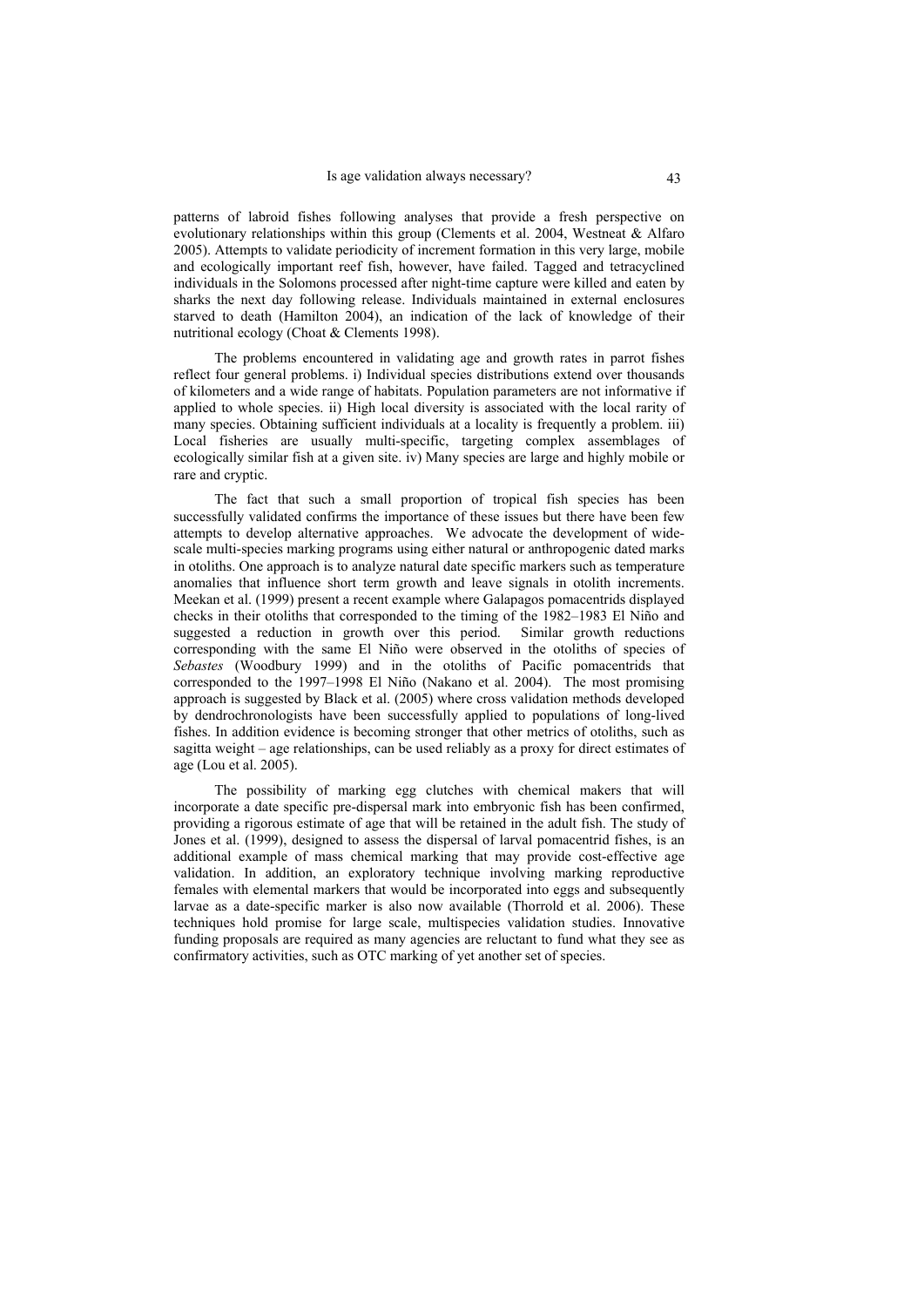Campana (2001) made the important point that validation of increment periodicity in very young and very old age classes was a priority. We believe that well prepared and analyzed sagittal otoliths of perciformes will allow identification of the oldest age-classes. Most somatic growth occurs within the first 15% of the life span in many species of reef fishes (Choat & Robertson 2002). Identifying the first growth increment becomes an important issue under these circumstances. Errors in identification of the first three annual increments can lead to substantial changes in growth parameters, especially the VBGF parameter *K*. Ideally, regular sampling of recruits over an annual interval with analysis of daily increments will allow the time of the first annual growth increment to be confirmed.

A difficulty in the ageing of coral reef fishes is that many workers have unduly optimistic expectations as to the clarity of growth increments visualized in sectioned sagittae. Perciformes sampled from high latitudes invariably display clearer growth increments than those from low latitudes (Figure 3). We are frequently approached by researchers commencing demographic studies on tropical reef fishes claiming that they are unable to detect recognizable growth increments in sectioned sagittae. In each instance, however, we have been able to detect increment structures that correspond to those in related and validated species. A useful approach is to examine populations along latitudinal gradients, determining the structure of increments in high latitude populations and using these as a template to help establish the usually problematic increments laid down at young ages (Roberson et al. 2005). Various forms of validation studies may be attempted then but it is unlikely that validation will be achieved in all populations and age classes along latitudinal gradients.

The bottom line in such studies is that there are no short cuts. It is likely that hundreds of otolith sections from a variety of habitats must be examined for each species before low latitude populations can be aged with confidence. We can understand why initial attempts to age low latitude reef fishes were discouraging and led to attempts to use size-based approaches. Both basic and applied studies are making assumptions about growth, mortality rates and longevity in reef fishes, however, and there is an increasing need for more age-based data to be widely disseminated to encourage further studies in age-based demography, including validation.

Unfortunately, demographic studies on reef fishes are increasingly unpopular, driven by the perception that most reef fishes are endangered or threatened. Analysis of otoliths means that fish must be killed, most effectively by selective spearing that can accommodate variation attributable to identity, size classes, habitats and location. Given the expeditionary nature of coral reef research, this can result in numbers of dead dissected fish that result from intensive episodes of sampling over short time periods. Research-driven mortality is usually trivial in terms of the numbers removed relative to the numbers present and the prevailing natural and fishing mortality rates. Sample sizes needed for demographic studies of reef fish can be and have been strategically selected by quantitative analysis of precision, reducing impacts and increasing cost-effectiveness (Kritzer et al. 2001). Still, demographic studies frequently get a hostile reception not only from management and conservation agencies but sometimes within the scientific community during the peer review process. A better understanding of the benefits of age-based analyses with respect to management and conservation will flow from a more comprehensive data base on fish life histories and population biology.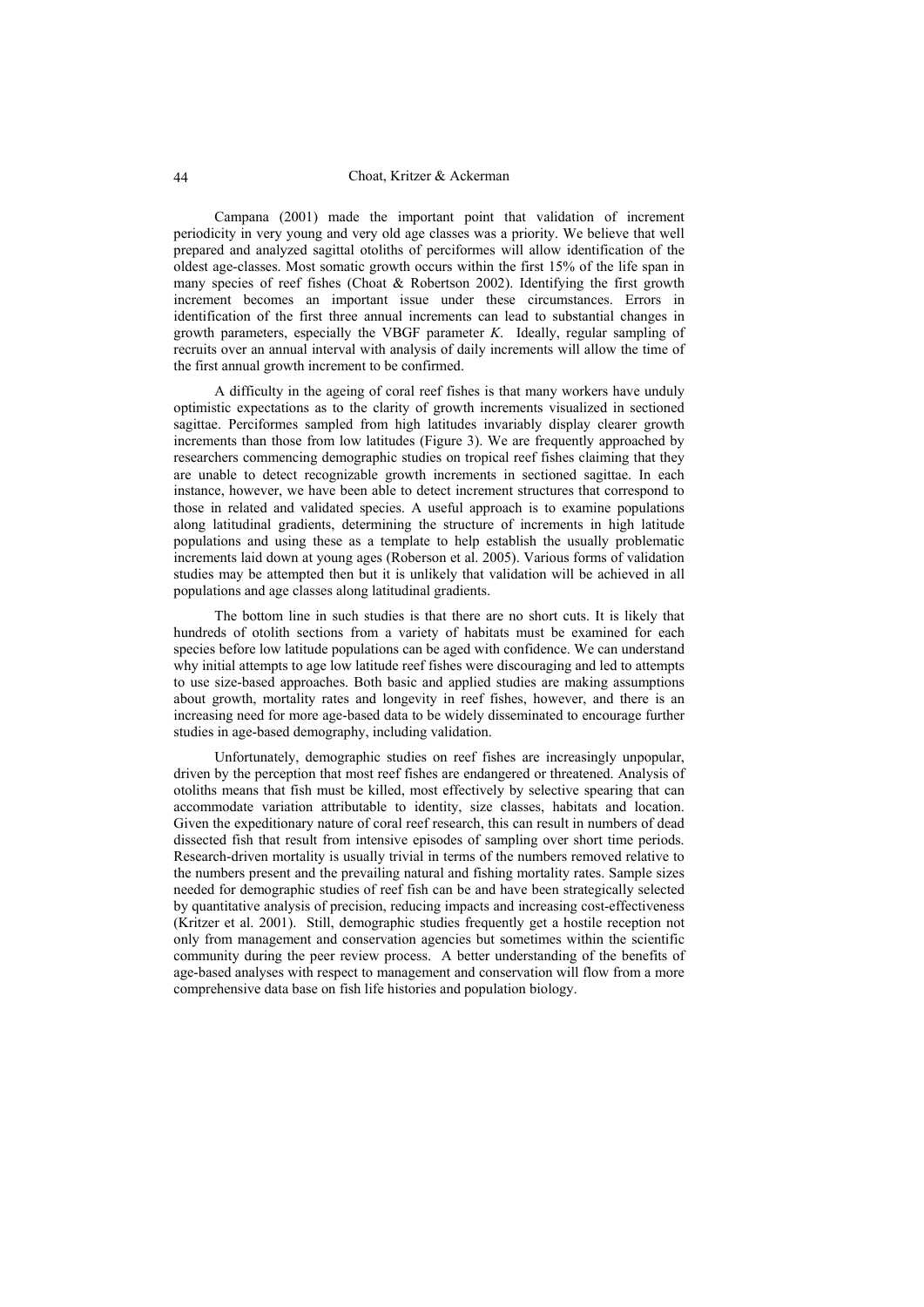#### **7 Conclusions**

The concerns driving arguments for a comprehensive approach to age-validation in fishes have arisen historically from situations in which under-estimation of age has resulted in over-fishing (Beamish & McFarlane 1983, Campana 2001). The widespread use of sectioned sagittal otoliths as an ageing tool has shown that many species do have extended life spans and low natural mortality rates. Harvesting of such species should proceed only with precautionary safeguards.

Validation of the temporal pattern of increment formation and age structures of many species has strongly confirmed that the primary increments visualized in sectioned sagittae are indeed annual. Bomb radiocarbon analyses (Campana 2001, Kalish 2001) have been crucial in this process.

Coral reef fishes pose particular problems for the validation process. Evidence exists that otoliths from some coral reef fishes may have annual increments that are difficult to detect or may not be deposited every year (Fowler 1995), but there is little evidence that increment formation reflects a metabolic or environmental cycle that is not annual. If this was found to be a common situation then clearly the utility of otoliths as an ageing tool would be severely compromised. This has not been the case to date.

We argue that it is unrealistic to attempt validation of every species for which demographic information is sought, given the logistic difficulties associated with agevalidation in reef fishes, their biological characteristics, and the record of validation studies to date. We contend that unvalidated otolith age information is more valuable if made available to the scientific community with the caveat that the temporal pattern of increment formation is only assumed to be annual. Retaining data until validation is achieved would serve little purpose. Hopefully, publication would encourage wellfunded groups concerned with reef fish management and conservation to embark on their own validation studies in order to provide a stronger basis for remedial management. We agree with Fowler (1995), however, that the biological processes that underlie the formation of macrostructures in otoliths are still poorly understood and require additional experimentally-based research.

A more strategic approach is warranted for reef fish demographic research, regardless of the controversies that different approaches to validation may generate. As validation studies are logistically expensive, decisions must be made with respect to the effort devoted to validation as opposed to more general age-based demographic studies. Validating species simply because they happen to be a research target is not a good guide for deploying funds and effort. We do not not deny the importance of validation studies where the sustainability of commercially important fisheries is under consideration, but this involves only one component of the reef fish research agenda. Numerous studies focus on ecological and evolutionary processes for which demographic data are important. For these studies, many of which involve whole lineages and species assemblages of tropical fishes, the demands for comprehensive validation are unrealistic in terms of both deployment of resources and timely publication.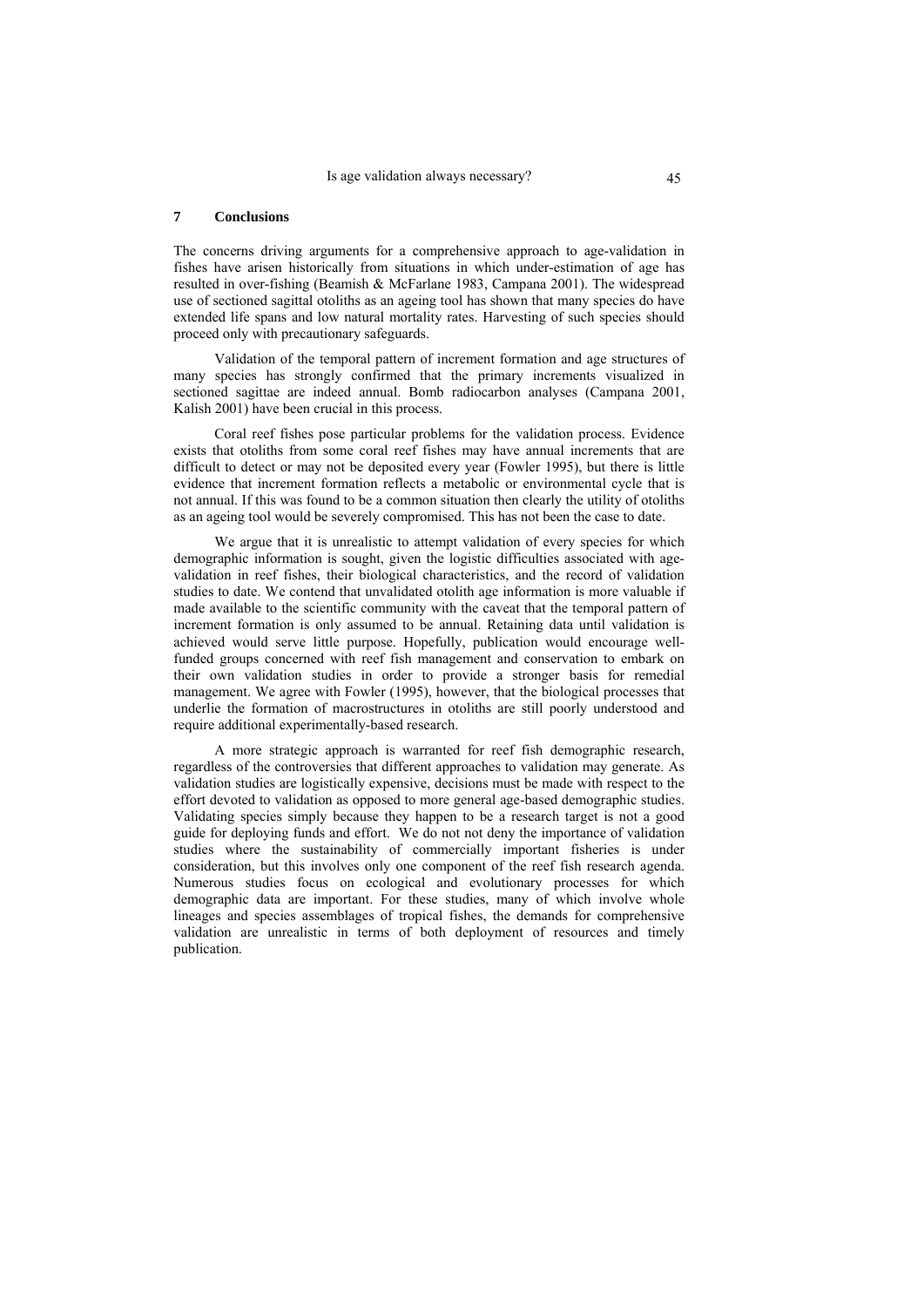#### *Acknowledgements*

The following assisted us with provision of material and assistance with otolith preparation and interpretation: L. Axe, R. Pears, W. Robbins, R. Robertson, K. Clements, E. Laman Trip, K. Ranatunga, S. Mutz, and T. Molea. Financial and logistic support was provided by the Queensland Government/Smithsonian Institution Collaborative Research Program on Reef Fishes, Seychelles Fishing Authority, Lizard Island Research Station and the James Cook University internal funding scheme. The ideas in this chapter were developed in discussions with G. Russ, R. Robertson, B. Mapstone, R. Hamilton, G. Begg, R. Pears, and W. Robbins.

# **Appendix I: Age error simulation method**

Populations of four hypothetical species were established to compare effects of age errors on different life history (LH) types. Species differed in longevity and growth trajectory. Growth trajectories were varied by changing the growth coefficient, *K*, in the von Bertalanffy growth function (VBGF) while keeping the mean asymptotic length, *L*<sub>∞</sub>, and x-intercept, *t*<sub>0</sub>, constant. Total instantaneous mortality rate, *Z*, was calculated from the maximum age of each species using the equation of Hoenig (1983). Attributes of the four populations were as detailed in Table A1.

**Table A1.** Demographic attributes of the four hypothetical species modeled to asses the effects of age errors arising from violation of the assumption of annual increment formation in otoliths.

| <b>Species</b> | Max. age           | Mortality rate, Z      | VBGF K                | VBGF $L_{\infty}$ | $VBGF t_0$ |
|----------------|--------------------|------------------------|-----------------------|-------------------|------------|
| LH1            | $10 \text{ yr}$    | $0.42 \text{ yr}^{-1}$ | $0.8 \text{ yr}^{-1}$ | $200 \text{ mm}$  | $-0.2$ yr  |
| LH2            | $10 \,\mathrm{vr}$ | $0.42 \text{ yr}^{-1}$ | $0.2 \text{ yr}^{-1}$ | $200 \text{ mm}$  | $-0.2$ yr  |
| LH3            | $40 \,\mathrm{yr}$ | $0.10 \text{ yr}^{-1}$ | $0.4 \text{ yr}^{-1}$ | $200 \text{ mm}$  | $-0.2$ yr  |
| LH4            | $40 \,\text{yr}$   | $0.10 \text{ yr}^{-1}$ | $0.1 \text{ yr}^{-1}$ | $200 \text{ mm}$  | $-0.2$ yr  |

Each population had a stable age distribution, with the frequency in each age class from 0 up to the maximum age determined by *Z*. Demographic parameters were estimated from replicate samples drawn from each population, the size of which was infinite (i.e., sampling was done with replacement). Each sample was 200 specimens for LH1 and LH2, and 400 specimens for LH3 and LH4. Sample sizes were chosen to be small enough to minimize computing time but large enough to minimize sample size effects on parameter estimates (Kritzer et al. 2001) and focus on effects of age errors.

A length was assigned to each specimen in each sample. The length was the mean length for that age class in that population, determined by the underlying VBGF for each life history type, modified by a random normal variate from a distribution with a mean of 1 and a CV of 0.15. Length was assumed to be measured without error.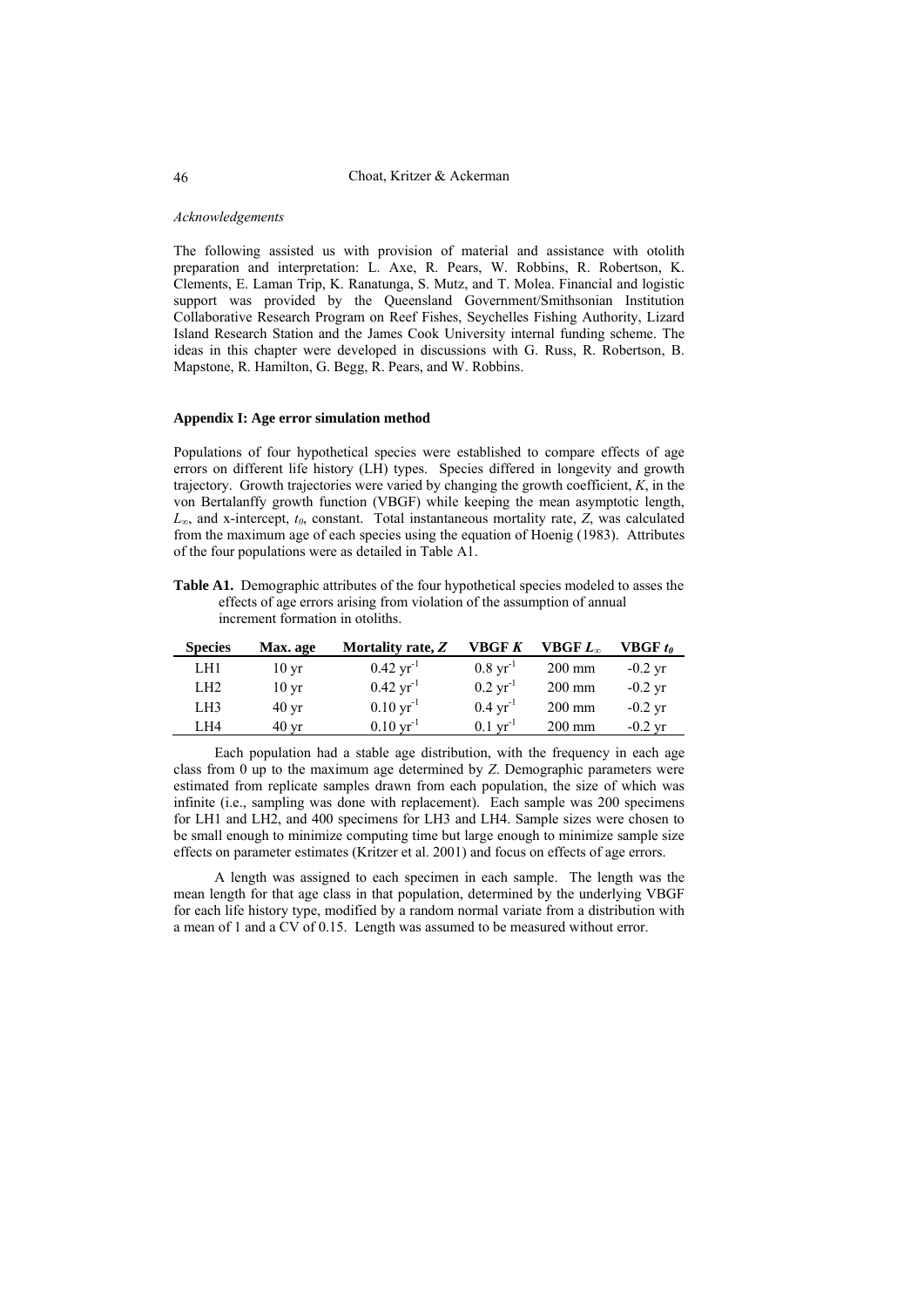The true age of each specimen was known. The estimated age was determined by selecting a random number, *r*, between 0 and 1 for each specimen, and entering it into the equation:

estimated age = true age + (true age  $\times r \times m$ ),

where *m* is a slope parameter that scaled the degree of error in age estimation. Modified ages were rounded to the whole number, since age values are rarely assigned as fractions in actual studies. Values of *m* for different scenarios are provided in Table A2 and illustrated in Figure A1.

The extreme values for each type of error were selected to simulate the possibility of half and twice as many increments shown (or counted) as the true age of the fish. However, we did not apply those extreme degrees of error, or any degree of error, across the entire population, instead allowing for individual variation in age discrepancy under a population-wide function.

**Table A2.** Error scenarios modeled for each of the four populations and slope parameters for the assignment of variation to age estimates under each error scenario.

l,

| <b>Type of Error</b> | Degree of Error | m          |
|----------------------|-----------------|------------|
| Overestimation       | Low             | $-0.1$     |
| Overestimation       | Medium          | $-0.25$    |
| Overestimation       | High            | $-0.5$     |
| Underestimation      | Low             | 0.2        |
| Underestimation      | Medium          | 0.5        |
| Underestimation      | High            | 1.0        |
|                      |                 |            |
| 20                   |                 | over, high |



**Figure A2.** Functions used to modify true ages of fish to simulate deviations from annual deposition of otolith increments and examine effects on estimation of demographic parameters. Two general types of error were considered, overestimation and underestimation, with three degrees of error considered within each. Each function was used for a separate set of simulations.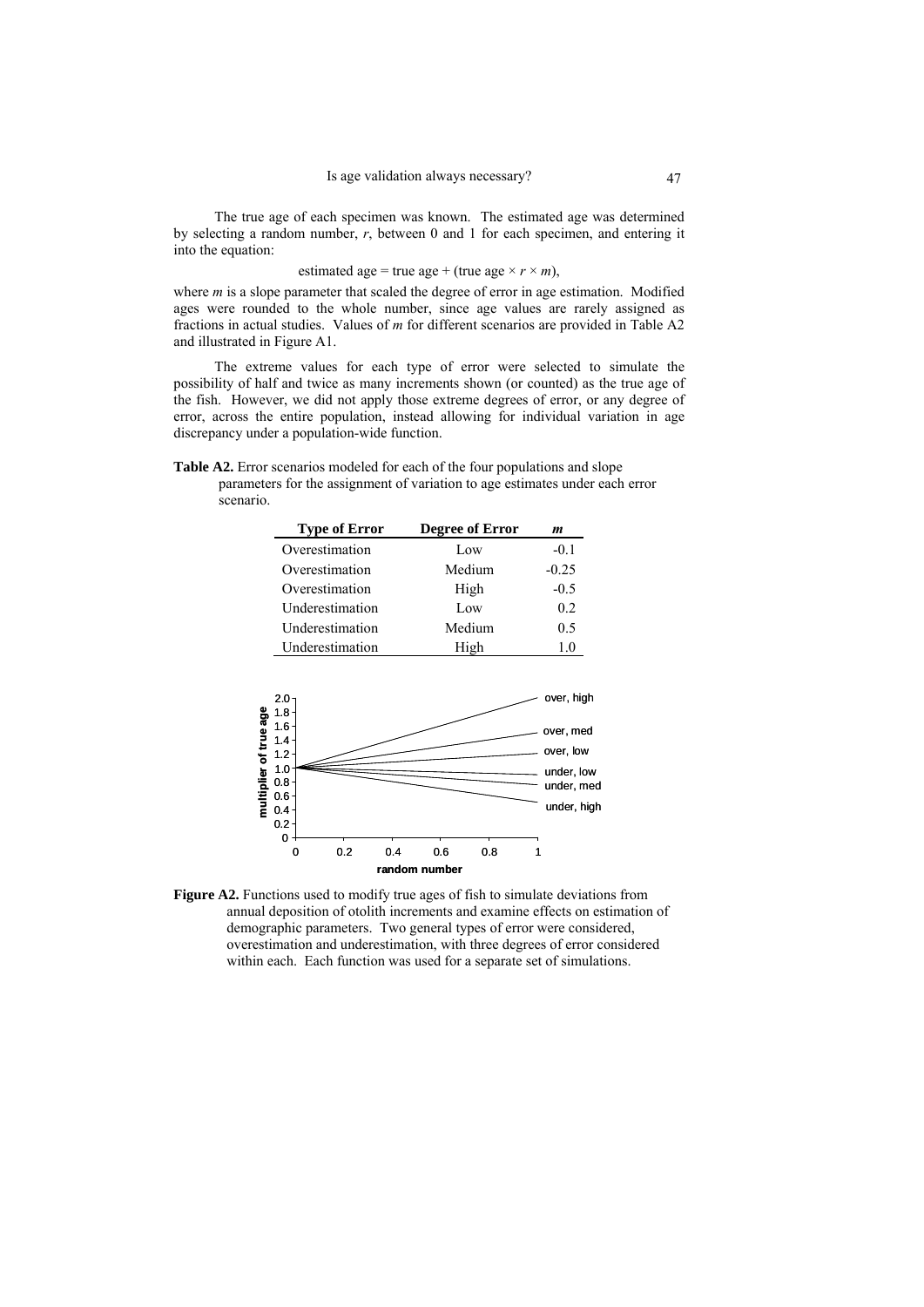For each sample, a VBGF was fitted using both the set of true ages and the set of estimated ages by non-linear least-squares regression of length on age. Total mortality rate was estimated by fitting an age-based catch curve to log-transformed age frequency data. Effects of age error were examined by calculating the difference between the value of each parameter for the set of true ages and the set of estimated ages, expressed as a percentage of the parameter value for the true ages. The percentage difference between the true ages and estimated ages for each sample was recorded as the absolute value and used to calculate the mean. The mean percentage difference was calculated for 100 replicate samples for each life history type under each type and degree of age discrepancy.

#### **References.**

- Baker MS, Wilson CA (2001) Use of bomb radiocarbon to validate otolith section ages of red snapper *Lutjanus campechanus* from the northern Gulf of Mexico. Limnol Oceanogr 46:1819–1824
- Baker MS, Wilson CA, VanGent DL (2001) Testing assumptions of otolith radiometric aging with two long– lived fishes from the northern Gulf of Mexico. Can J Fish Aquat Sci 58:1244–1252
- Beamish RJM, McFarlane G.A. (1983) The forgotten requirement for age validation in fisheries biology. Trans Amer Fish Soc 112:735–743
- Beckman DW, Stanley AL, Render JH, Wilson CA (1991) Age and growth–rate estimation of sheepshead *Archosargus probatocephalus* in Louisiana waters using otoliths. Fish Bull 89:1–8
- Begg GA, Campana SE, Fowler AJ, Suthers IM (2005) Otolith research and application: current directions in innovation and implementation. Mar Freshwater Res 56:477–483
- Bell MA (2001) Fish do not lie about their age but they might lose count. TREE 16:599–600
- Bellwood DR, Hoey AS, Choat JH (2003) Limited functional redundancy in high diversity systems: resilience and ecosystem function on coral reefs. Ecol Lett 6:281–285
- Berkeley SA, Hixon MA, Larson RJ, Love MS (2004) Fisheries sustainability via protection of age structure and spatial distribution of fish populations. Fisheries 29:23–32
- Beverton RJH (1992) Patterns of reproductive strategy parameters in some marine teleost fishes. J Fish Biol 41:137–160
- Beverton RJH, Holt SJ (1957) On the dynamics of exploited fish populations. Fish. Invest. Min. Agric. Fish. Food GB. 19:1–533
- Black AB, Boehlert GW, Yoklavich MM (2005) Using tree-ring crossdating techniques to validate annual growth increments in long–lived fishes. Can J Fish Aquat Sci 62:2277–2284
- Brouwer SL, Griffiths MH (2004) Age and growth of *Argyrozona argyrozona* (Pisces : Sparidae) in a marine protected area: an evaluation of methods based on whole otoliths, sectioned otoliths and mark– recapture. Fish Res 67:1–12
- Bullock LH, Murphy MD, Godcharles MF, Mitchell ME (1992) Age, growth, and reproduction of jewfish *Epinephelus itajara* in the Eastern Gulf of Mexico. Fish Bull 90:243–249
- Burton ML (2001) Age, growth, and mortality of gray snapper, *Lutjanus griseus*, from the east coast of Florida. Fish Bull 99:254–265
- Burton ML (2002) Age, growth and mortality of mutton snapper, *Lutjanus analis*, from the east coast of Florida, with a brief discussion of management implications. Fish Res 59:31–41
- Bush PGE, Ebanks GC, Lane ED (1996) Validation of the ageing technique of the Nassau grouper (*Epinephelus striatus*) in the Caymen Islands. In: Arreguin-Sanchez F, Munroe JL, Balgos MC, Pauly D (Eds) Biology, fisheries and culture of tropical groupers and snappers. ICLARM, Manila, p 150–158
- Buxton CD, Clarke JR (1991) The biology of the white musselcracker *Sparodon durbanensis* (Pisces, Sparidae) on the Eastern Cape Coast, South-Africa. Afr J Mar Sci 10:285–296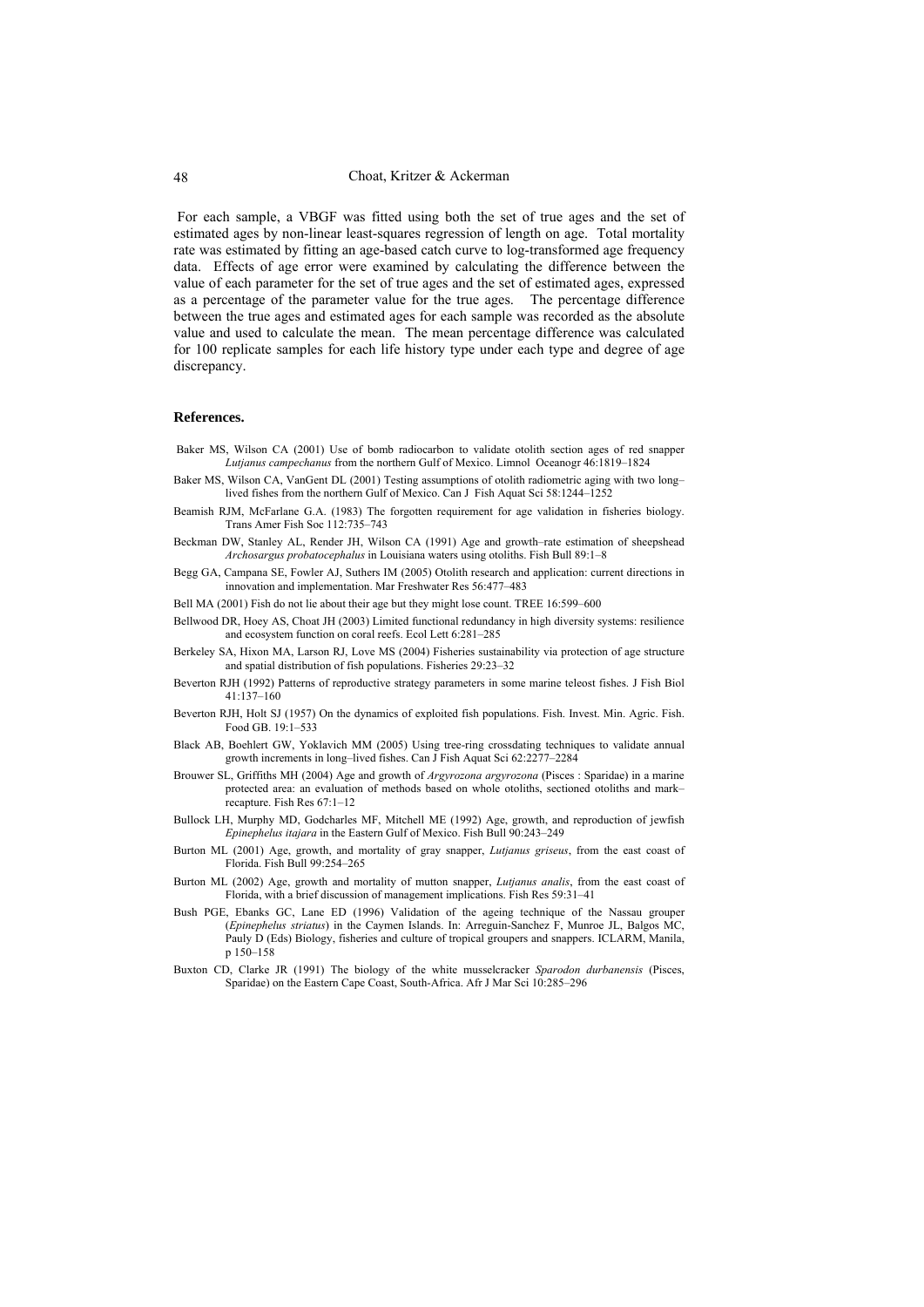- Cailliet GM, Andrews AH, Burton EJ, Watters DL, Kline DE, Ferry-Graham LA (2001) Age determination and validation studies of marine fishes: do deep-dwellers live longer? Exp Gerontol 36:739–764
- Campana SE (1999) Chemistry and composition of fish otoliths: pathways, mechanisms and applications. Mar Ecol Prog Ser 188:263–297
- Campana SE (2001) Accuracy, precision and quality control in age determination, including a review of the use and abuse of age validation methods. J Fish Biol 59:197–242
- Campana SE, Thorrold SR (2001) Otoliths, increments, and elements: keys to a comprehensive understanding of fish populations? Can J Fish Aquat Sci 58:30–38
- Cappo M, Eden P, Newman SJ, Robertson S (2000) A new approach to validation of periodicity and timing of opaque zone formation in the otoliths of eleven species of *Lutjanus* from the central Great Barrier Reef. Fish Bull 98:474–488
- Carr JW, Whoriskey F, O'Reilly P (2004) Efficacy of releasing captive reared broodstock into an imperilled wild Atlantic salmon population as a recovery strategy. J Fish Biol 65:38–54
- Cass–Calay SL, Bahnick BM (2002) Status of the yellowedge grouper fishery in the Gulf of Mexico. Sustainable Fisheries Division Contribution No. SFD–02/03–172, Southeast Fisheries Science Center, Sustainable Fisheries Division, Miami
- Chale–Matsau JR, Govender A, Beckley LE (2001) Age, growth and retrospective stock assessment of an economically extinct sparid fish, *Polysteganus undulosus*, from South Africa. Fish Res 51:87–92
- Chan TTC, Sadovy Y (2002) Reproductive biology, age and growth in the chocolate hind, *Cephalopholis boenak* (Bloch, 1790), in Hong Kong. Mar Freshwater Res 53:791–803
- Choat JH, Axe LM (1996) Growth and longevity in acanthurid fishes an analysis of otolith increments. Mar Ecol Prog Ser134:15–26
- Choat JH, Axe LM, Lou DC (1996) Growth and longevity in fishes of the family Scaridae. Mar Ecol Prog Ser 145:33–41
- Choat JH, Clements KD (1998) Vertebrate herbivores in marine and terrestrial environments: A nutritional ecology perspective. Annu Rev Ecol Evol S 29:375–403
- Choat JH, Robertson DR, Ackerman JL, Posada JM (2003) An age-based demographic analysis of the Caribbean stoplight parrotfish *Sparisoma viride*. Mar Ecol Prog Ser 246:265–277
- Choat JH, Robertson DR. (2002) Age-based studies. In: Sale PF (Ed) Coral Reef Fishes: Diversity and dynamics in a complex system. Academic press, San Diego, p 57–80
- Clements KD, Alfaro ME, Fessler JL, Westneat MW (2004) Relationships of the temperate Australasian labrid fish tribe Odacini (Perciformes; Teleostei). Mol Phylogenet Evol 32:575–587
- Cowen RK (2002) Larval dispersal and retention and consequences for population productivity. In: Sale PF (Ed) Coral Reef Fishes: Diversity and dynamics in a complex system. Academic Press, San Diego, p 149–170
- Crabtree RE, Bullock LH (1998) Age, growth, and reproduction of black grouper, *Mycteroperca bonaci*, in Florida waters. Fish Bull 96:735–753
- Crabtree RE, Cyr EC, Dean JM (1995) Age and growth of tarpon, *Megalops atlanticus*, from South Florida waters. Fish Bull 93:619–628
- Crabtree RE, Hood PB, Snodgrass D (2002) Age, growth, and reproduction of permit (*Trachinotus falcatus*) in Florida waters Fish Bull 100: 26–34
- Cushing DH (1975) Marine ecology and fisheries. Cambridge University Press, London
- Donaldson TJ, Dulvy NK (2004) Threatened fishes of the world: *Bolbometopon muricatum* (Valenciennes 1840) (Scaridae). Environ Biol Fish 70:373–373
- Dutka-Gianelli J, Murie DJ (2001) Age and growth of sheepshead, *Archosargus probatocephalus* (Pisces : Sparidae), from the northwest coast of Florida. Bull Mar Sci 68:69–83
- Fairchild EA, Howell WH (2004) Factors affecting the post release survival of cultured juvenile *Pseudopleuronectes americanus*. J Fish Biol 65:69–87
- Ferreira BP, Russ GR (1992) Age, growth and mortality of the inshore coral trout *Plectropomus maculatus* (Pisces, Serranidae) from the central Great Barrier Reef, Australia. Mar Freshwater Res 43:1301– 1312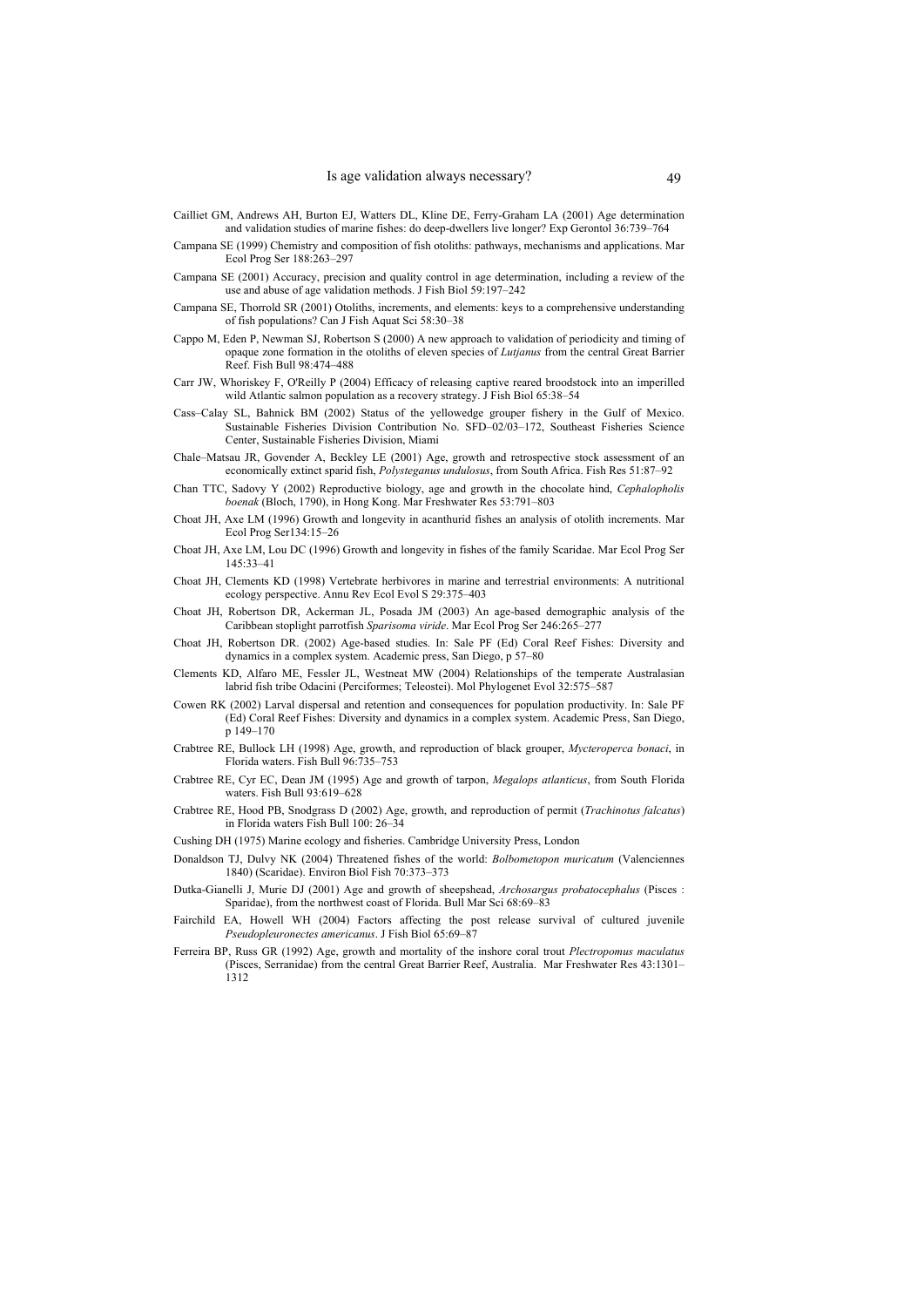Ferreira BP, Russ GR (1994) Age Validation and Estimation of Growth-Rate of the coral trout, *Plectropomus leopardus*, (Lacepede 1802) from Lizard Island, Northern Great Barrier Reef. Fish Bull 92:46–57

- Ferrell DJ, Henry GW, Bell JD, Quartararo N (1992) Validation of annual marks in the otoliths of young snapper, *Pagrus auratus* (Sparidae). Mar Freshwater Res 43:1051–1055
- Fischer AJ, Baker MS, Wilson CA, Nieland DL (2005) Age, growth, mortality, and radiometric age validation of gray snapper (*Lutjanus griseus*) from Louisiana. Fish Bull 103:307–319
- Fowler AJ (1995) Annulus formation in otoliths of coral reef fish A review. In: Secor DH, Dean JM and Campana SE (Eds) Recent developments in fish otolith research. University of South Carolina Press, Columbia, p 45–64
- Francis MP, Mulligan KP, Davies NM, Beentjes MP (1999) Age and growth estimates for New Zealand hapuku, *Polyprion oxygeneios.* Fish Bull 97:227–242
- Francis R, Paul LJ, Mulligan KP (1992) Aging of adult snapper (*Pagrus auratus*) from otolith annual ring counts — validation by tagging and oxytetracycline injection. Mar Freshwater Res 43:1069–1089
- Francis RICC (1995) The analysis of otolith data mathematicians persperctive (What, precisely is your model?). In: Secor DH, Dean JM, Campana SE (Eds) Recent developments in fish otolith research, Vol 19. University of South Carolina Press, Columbia, p 81–96
- Froese RP, Pauly D (2000) FishBase 2000: concepts, design and data sources. ICLARM
- Gjosaeter JD, Dayarante P, Bergstad, OA, Gjosaeter, H, Sousa, MI, Beck,IM (1984) Ageing tropical fish by growth rings in otoliths. Report No. FAO Fisheries Circular No.776, FAO, Rome
- Goncalves JMS, Bentes L, Coelho R, Correia C, Lino PG, Monteiro CC, Ribeiro J, Erzini K (2003) Age and growth, maturity, mortality and yield-per-recruit for two banded bream (*Diplodus vulgaris* Geoffr.) from the south coast of Portugal. Fish Res 62:349–359
- Grandcourt EM, Al Abdessalaam TZ, Francis F, Al Shamsi AT (2004) Biology and stock assessment of the Sparids, *Acanthopagrus bifasciatus* and *Argyrops spinifer* (Forsskal, 1775), in the Southern Arabian Gulf. Fish Res 69:7–20
- Gust NC, Choat JH, Ackerman JR (2002) Demographic plasticity in tropical reef fishes. Mar Biol 140:1039– 1051
- Hamilton RJ (2004) The demographics of bumphead parrotfish (*Bolbometopon muricatum*) in lightly and heavily fishes regions in the western Solomon Islands. PhD Thesis University of Otago
- Helfmann GSC, Collette BB, Facey, DE (1997) The diversity of fishes, Blackwell Science, Malden
- Henderson PA (2005) The growth of tropical fishes. In: Val A, Val V, Randall D (Eds) The physiology of tropical fishes. Elsevier, p 85–101
- Hernaman V, Munday PL, Schlappy ML (2000) Validation of otolith growth-increment periodicity in tropical gobies. Mar Biol 137:715–726
- Hoenig, J. M. 1983. Empirical use of longevity data to estimate mortality rates. Fish Bull 81:898–903.
- Holtzhausen JA, Kirchner CH (2001) Age and growth of two populations of West Coast steenbras *Lithognathus aureti* in Namibian waters, based on otolith readings and mark–recapture data. Afr J Mar Sci 23:169–179
- Hood PB, Schlieder RA (1992) Age, growth, and reproduction of gag, *Mycteroperca microlepis* (Pisces, Serranidae), in the Eastern Gulf of Mexico. Bull Mar Sci 51:337–352
- Hood PB, Godcharles MF, Barco RS (1994) Age, growth, reproduction, and the feeding ecology of Black-Sea bass, *Centropristis striata* (Pisces, Serranidae), in the Eastern Gulf–of–Mexico. Bull Mar Sci 54:24–37
- Hood PB, Johnson AK (1999) Age, growth, mortality, and reproduction of vermilion snapper, *Rhomboplites aurorubens*, from the eastern Gulf of Mexico. Fish Bull 97:828–841
- Hood PB, Johnson AK (2000) Age, growth, mortality, and reproduction of red porgy, *Pagrus pagrus*, from the eastern Gulf of Mexico. Fish Bull 98:723–735
- Hughes TP (1994) Catastrophes, phase-shifts, and large-scale degradation of a Caribbean coral reef. Science 265:1547–1551
- Iles TD, Sinclair M. (1982) Atlantic herring: Stock discreteness and abundance. Science 215:627–633
- Jackson JBC, Kirby MX, Berger WH, Bjorndal KA, Botsford LW, Bourque BJ, Bradbury RH, Cooke R, Erlandson J, Estes JA, Hughes TP, Kidwell S, Lange CB, Lenihan HS, Pandolfi JM, Peterson CH,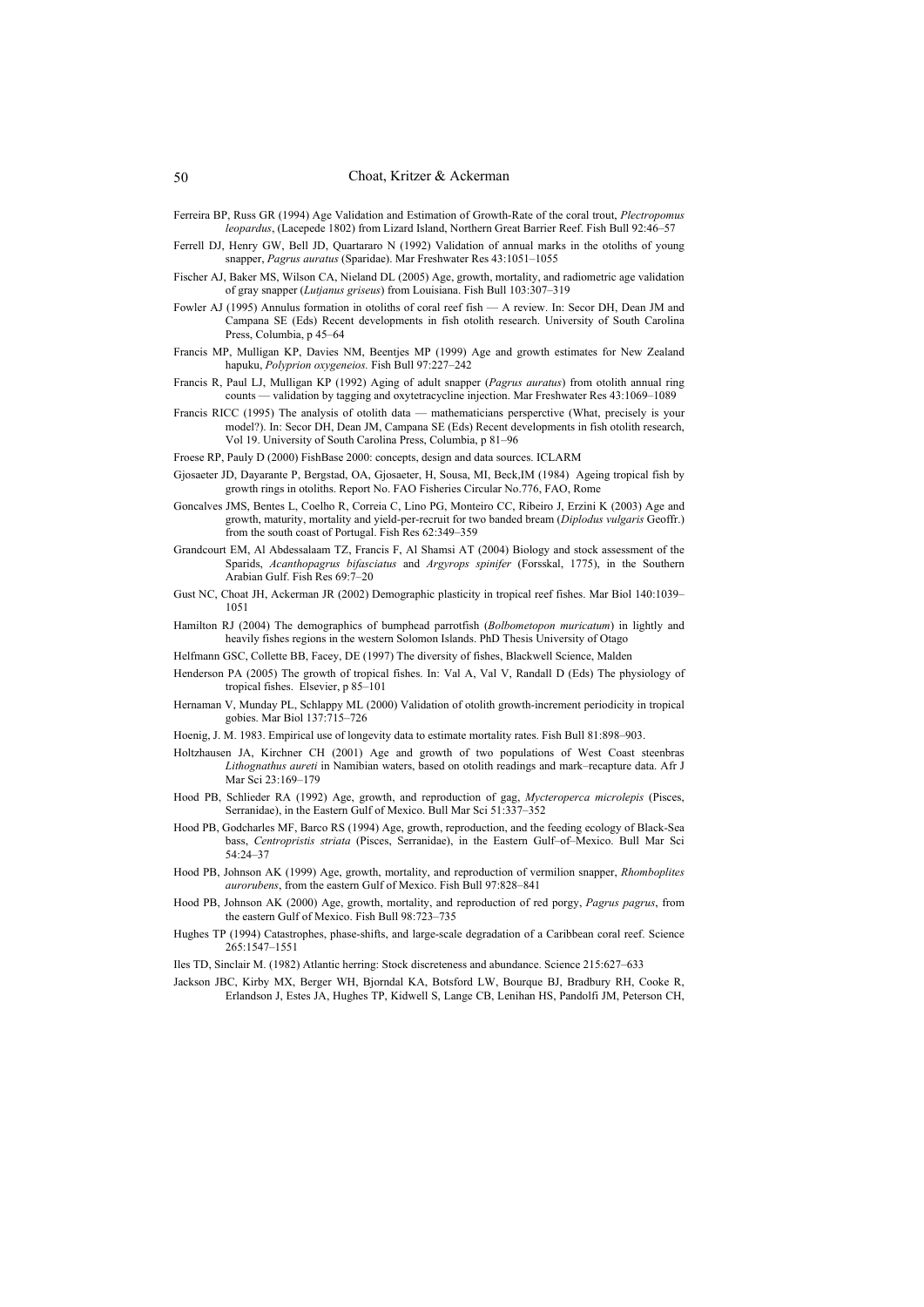Steneck RS, Tegner MJ, Warner RR (2001) Historical overfishing and the recent collapse of coastal ecosystems. Science 293:629–638

- James NC, Mann BQ, Beckley LE, Govender A (2003) Age and growth of the estuarine-dependent sparid *Acanthopagrus berda* in northern KwaZulu–Natal, South Africa. Afr Zool 38:265–271
- Jones CM (1992) Development and application of the otolith increment technique. In: Stevenson DK and Campana SE (Eds) Otolith microstructure examination and analysis. Canadian special publication of fisheries and aquatic sciences 117:1–11
- Jones GP, Milicich MJ, Emslie MJ, Lunow C (1999) Self–recruitment in a coral reef fish population. Nature 402:802–804
- Kalish J (2001) Use of the bomb radiocarbon chronometer to validate fish age. Report No. FRDC Project 93/109, Fish Res and development corporation, Canberra Australia.
- Kalish JM (1993) Pre- and post-bomb radiocarbon in fish otoliths. Earth Planet Sci Lett 114:549–554
- Kamukuru AT, Hecht T, Mgaya YD (2005) Effects of exploitation on age, growth and mortality of the blackspot snapper, *Lutjanus fulviflamma*, at Mafia Island, Tanzania. Fish Manag Ecol 12:45–55
- Kritzer JP (2002) Variation in the population biology of stripey bass *Lutjanus carponotatus* within and between two island groups on the Great Barrier Reef. Mar Ecol Prog Ser243: 191–207
- Kritzer JP, Davies CR, Mapstone BD (2001) Characterizing fish populations: effects of sample size and population structure on the precision of demographic parameter estimates. Can J Fish Aquat Sci 58: 1557–1568
- Lorenzo JM, Pajuelo JG, Mendez-Villamil M, Coca J, Ramos AG (2002) Age, growth, reproduction and mortality of the striped seabream, *Lithognathus mormyrus* (Pisces, Sparidae), off the Canary Islands (Central–east Atlantic). J Appl Ichthyol 18:204–209
- Lou DC (1992) Validation of annual growth bands in the otolith of tropical parrotfishes (*Scarus schlegeli* Bleeker). J Fish Biol 41:775–790
- Lou DC, Mapstone BD, Russ GR, Davies CR, Begg GA (2005) Using otolith weight age relationships to predict age-based metrics of coral reef fish populations at different spatial scales. Fish Res 71:279– 294
- Luckhurst BE, Dean JM, Reichert M (2000) Age, growth and reproduction of the lane snapper *Lutjanus synagris* (Pisces : Lutjanidae) at Bermuda. Mar Ecol Prog Ser 203:255–261
- Machias A, Maraveyia E, Pavlidis M, Somarakis S, Divanach P (2002) Validation of annuli on scales and otoliths of common dentex (*Dentex dentex*). Fish Res 54:287–294
- Machias A, Tsimenides N, Kokokiris L, Divanach P (1998) Ring formation on otoliths and scales of *Pagrus pagrus*: a comparative study. J Fish Biol 52:350–361
- Manickchand-Dass S (1987) Reproduction, Age and Growth of the Lane Snapper, *Lutjanus synagris* (Linnaeus), in Trinidad, West Indies. Bull Mar Sci 40:22–28
- Manickchand-Heileman SC, Phillip DAT (2000) Age and growth of the yellowedge grouper, *Epinephelus flavolimbatus*, and the yellowmouth grouper, *Mycteroperca interstitialis*, off Trinidad and Tobago. Fish Bull 98:290–298
- Manooch CS, Drennon CL (1987) Age and growth of yellowtail snapper and queen triggerfish collected from the United States Virgin Islands and Puerto Rico. Fish Res 6:53–68
- Marriott RJ, Mapstone BD (2006) Consequences of inappropriate criteria for accepting age estimates from otoliths, with a case study for a long-lived tropical fish. Can J Fish Aquat Sci 63: 2259–2274
- Marriott RJ, Mapstone BD, Begg GA (2007) Age-specific demographic parameters, and their implications for management of the red bass, *Lutjanus bohar* (Forsskal 1775): A large, long-lived reef fish. Fish Res 83: 204–215
- Mason DL, Manooch CS (1985) Age and growth of mutton snapper along the east coast of Florida. Fish Res  $3:93 - 104$
- Masuda R, Keller K, Ziemann DA, Ogle J (2003) Association with underwater structures in hatchery-reared and wild red snapper *Lutjanus campechanus* juveniles. J World Aquacult Soc 34:140–146
- McErlean AJ (1963) A study of the age and growth of the gag, *Mycteroperca microlepis* Goode and Bean (Pisces:Serranidae), on the west coast of Florida. Fla. Board Conserv. Mar. Res. Lab. Tech. Ser.  $41 \cdot 1 - 29$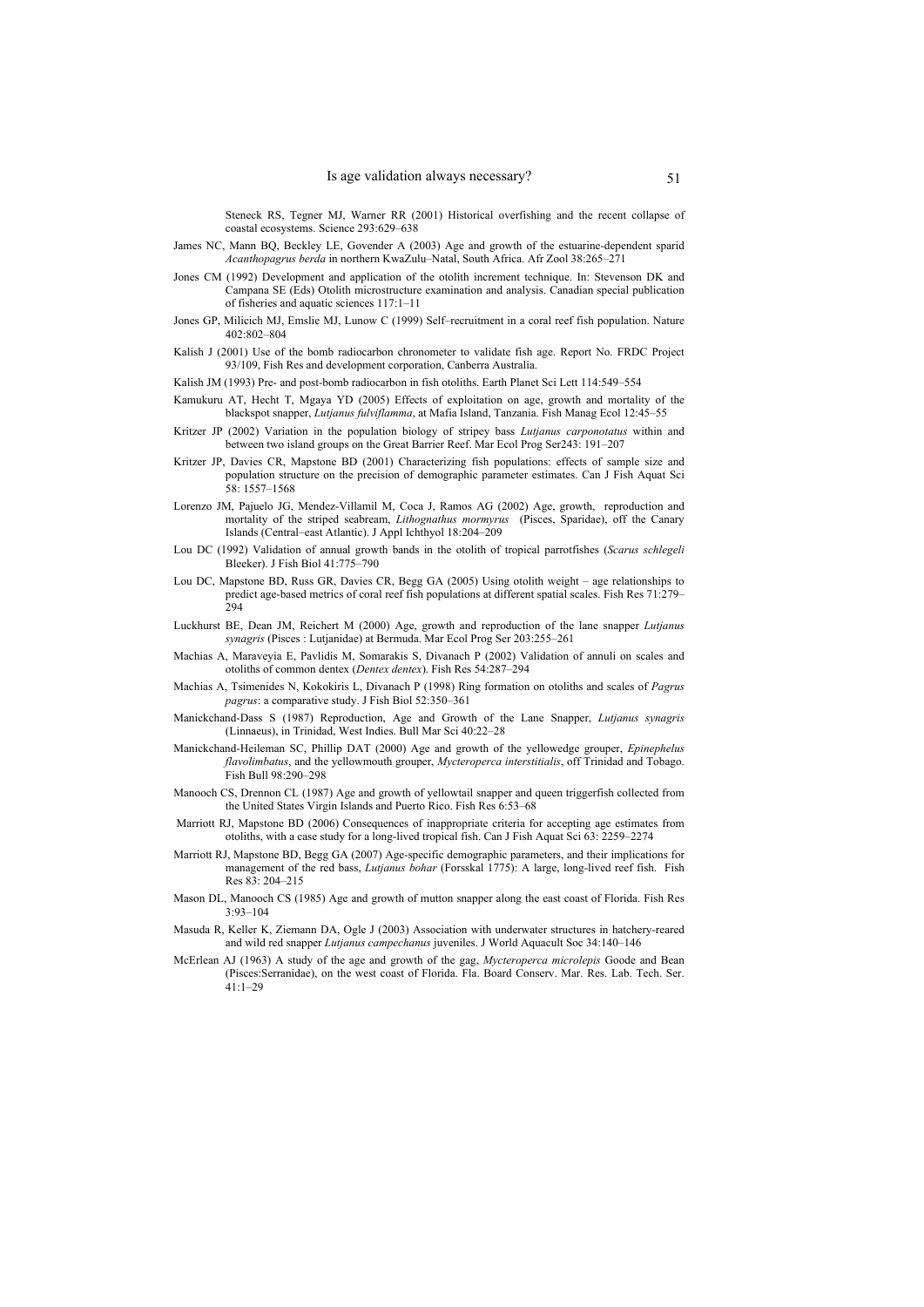- Meekan MG, Wellington GM, Axe L (1999) El Niño Southern Oscillation events produce checks in the otoliths of coral reef fishes in the Galapagos Archipelago. Bull Mar Sci 64:383–390
- Milton DA, Short SA, Oneill MF, Blaber SJM (1995) Aging of 3 species of tropical snapper (Lutjanidae) from the Gulf of Carpentaria, Australia, using radiometry and otolith ring counts. Fish Bull 93:103–115
- Morales-Nin B, Ralston S (1990) Age and growth of *Lutjanus kasmira* (Forskal) in Hawaiian waters. J Fish Biol 36:191–203
- Morales-Nin B, Torres GJ, Lombarte A, Recasens L (1998) Otolith growth and age estimation in the European hake. J Fish Biol 53:1155–1168
- Mosse JW (2001) Population biology of *Cephalopholis cyanostigma* (Serranidae) of the Great Barrier Reef, Australia. PhD Thesis James Cook University
- Mumby PJ, Edwards AJ, Arias-Gonzalez JE, Lindeman KC, Blackwell PG, Gall A, Gorczynska MI, Harborne AR, Pescod CL, Renken H, Wabnitz CCC, Llewellyn G (2004) Mangroves enhance the biomass of coral reef fish communities in the Caribbean. Nature 427:533–536
- Munk KM (2001) Maximum ages of groundfishes in waters off Alaska and British Columbia and considerations of age determination. Alaska Fish Res Bull 8: 12–21
- Munro JL (Ed) (1983) Caribbean coral reef fishery resources, Vol 7. ICLARM Manila
- Nakano K, Takemura A, Nakamura S, Nakano Y, Iwama GK (2004) Changes in the cellular and organismal stress responses of the subtropical fish, the Indo–Pacific sergeant, *Abudefduf vaigiensis*, due to the 1997–1998 El Niño Southern Oscillation. Environ Biol Fish 70:321–329
- Newman SJ (2002) Growth rate, age determination, natural mortality and production potential of the scarlet seaperch, *Lutjanus malabaricus* Schneider 1801, off the Pilbara coast of north-western Australia. Fish Res 58:215–225
- Newman SJ, Cappo M, Williams DM (2000) Age, growth, mortality rates and corresponding yield estimates using otoliths of the tropical red snappers, *Lutjanus erythropterus, L. malabaricus* and *L. sebae*, from the central Great Barrier Reef. Fish Res 48:1–14
- Newman SJ, Dunk IJ (2002) Growth, age validation, mortality, and other population characteristics of the red emperor snapper, *Lutjanus sebae* (Cuvier, 1828), off the Kimberley coast of north-western Australia Estuar Coast Shelf S 55:67–80
- Newman SJ, Dunk IJ (2003) Age validation, growth, mortality, and additional population parameters of the goldband snapper *(Pristipomoides multidens)* off the Kimberley coast of northwestern Australia. Fish Bull 101:116–128
- Newman SJ, Williams DM, Russ GR (1996) Age validation, growth and mortality rates of the tropical snappers (Pisces: Lutjanidae) *Lutjanus adetii* (Castelnau, 1873) and *L. quinquelineatus* (Bloch, 1790) from the central great barrier reef, Australia. Mar Freshwater Res 47:575–584
- Pajuelo JG, Lorenzo JM (2002a) Growth and age estimation of *Diplodus sargus cadenati* (Sparidae) off the Canary Islands. Fish Res 59:93–100]
- Pajuelo JG, Lorenzo JM (2002b) Age and growth of the annular seabream, *Diplodus annularis* (Pisces : Sparidae), from the Canarian archipelago (central–east Atlantic). Ciencias Marinas 28:1–11
- Pajuelo JG, Lorenzo JM (2003) The growth of the common two-banded seabream, *Diplodus vulgaris* (Teleostei, Sparidae), in Canarian waters, estimated by reading otoliths and by back-calculation. J Appl Ichthyol 19:79–83
- Pajuelo JG, Lorenzo JM, Mendez M, Coca J, Ramos AG (2002) Determination of age and growth of the striped seabream *Lithognathus mormyrus* (Sparidae) in the Canarian archipelago by otolith readings and backcalculation. Scientia Marina 66:27–32
- Parenti PR, Randall JE (2000) An annotated checklist of the species of the labroid fish families Labridae and Scaridae. Ichyth Bull J.L.B. Smith Institute of Ichthyology 68:1–97
- Patterson WF, Cowan JH, Wilson CA, Shipp RL (2001) Age and growth of red snapper, *Lutjanus campechanus*, from an artificial reef area off Alabama in the northern Gulf of Mexico. Fish Bull 99:617–627
- Pauly D (1984) Fish population dynamics in tropical waters: a manual for use with programmable calculators. International Center for Living Aquatic Resource Management, Manilla.
- Pauly D (1994) On the sex of fish and the gender of scientists. Chapman and Hall, London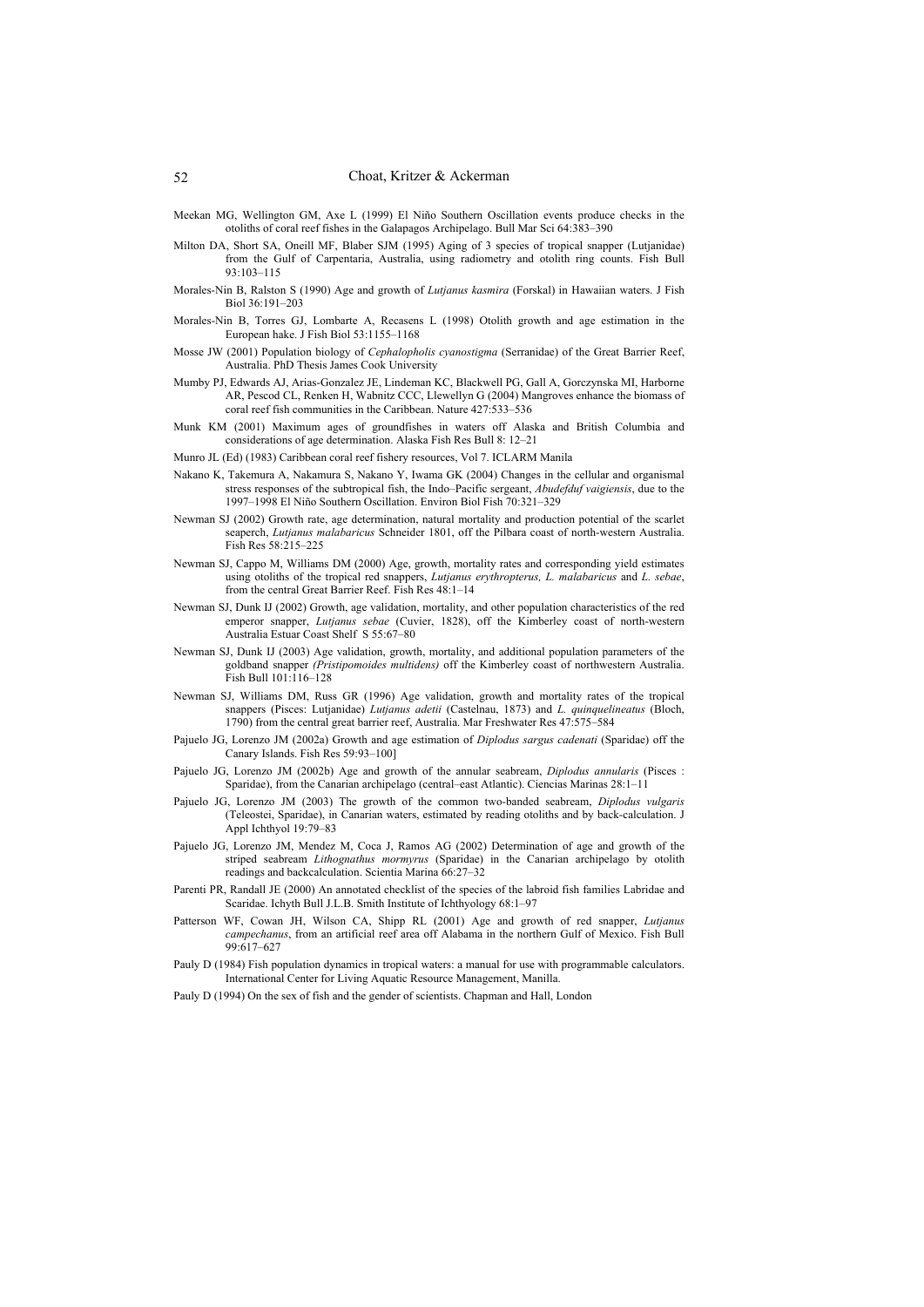- Pauly D (1998a) Beyond our original horizons: the tropicalization of Beverton and Holt. Rev Fish Biol Fisheries 8:307–334
- Pauly D (1998b) Tropical fishes: patterns and propensities. J Fish Biol 53:1–17
- Pauly D, Christensen V, Dalsgaard J, Froese R, Torres F (1998) Fishing down marine food webs. Science 279:860–863
- Pears RJ (2006) Comparative demography and assemblage structure of serranid fishes: implications for conservation and fisheries management. PhD Thesis, James Cook University
- Pears RJ, Choat JH, Mapstone, BD, Begg, GA (2005) Demography of a large grouper, *Epinephelus fuscoguttatus*, from the Great Barrier Reef: implications for harvest limits and size regulations. Mar Ecol Prog Ser 307:259–272.
- Peres MB, Haimovici M (2004) Age and growth of southwestern Atlantic wreckfish *Polyprion americanus.* Fish Res 66:157–169
- Pilling GM, Millner RS, Easey MW, Mees CC, Rathacharen S, Azemia R (2000) Validation of annual growth increments in the otoliths of the lethrinid *Lethrinus mahsena* and the lutjanid *Aprion virescens* from sites in the tropical Indian Ocean, with notes on the nature of growth increments in *Pristipomoides filamentosus*. Fish Bull 98:600–611
- Polunin NVC, Roberts CM (Eds) (1996) Reef fisheries. Chapman & Hall, London
- Polunin NVC, Roberts CM, Pauly D (1996) Developments in tropical reef fisheries science and management. In: Polunin NVC, Roberts CM (Eds). Reef fisheries, Chapman & Hall, London 361–377
- Pothin K, Letourneur Y, Lecomte-Finiger R (2004) Age, growth and mortality of the tropical grouper *Epinephelus merra* (Pisces, Serranidae) on Reunion Island, SW Indian Ocean. Vie et Milieu 54:193–202
- Potts JC, Manooch CS (1995) Age and growth of red hind and rock hind collected from North Carolina through the dry Tortugas, Florida. B Mar Sci 56:784–794
- Potts JC, Manooch CS (1999) Observations on the age and growth of graysby and coney from the southeastern United States. T Am Fish Soc 128:751–757
- Radebe PV, Mann BQ, Beckley LE, Govender A (2002) Age and growth of *Rhabdosargus sarba* (Pisces : Sparidae), from KwaZulu-Natal, South Africa. Fish Res 58:193–201
- Reznick D, Ghalambor C, Nunney L (2002) The evolution of senescence in fish. Mech Ageing Dev 123:773– 789
- Robertson DR, Ackerman JL, Choat, JH, Posada J, Pitt J. (2005) Ocean surgeonfish *Acanthurus bahianus*. I. The geography of demography Mar Ecol Prog Ser 295: 229–244
- Rocha–Olivares A (1998) Age, growth, mortality, and population characteristics of the Pacific red snapper, *Lutjanus peru*, off the southeast coast of Baja California, Mexico. Fish Bull 96:562–574
- Russ GR, Alcala AC (2004) Marine reserves: long–term protection is required for full recovery of predatory fish populations. Oecologia 138:622–627
- Russell DJM, Fletcher AS, Ovenden JR, Street R (2003) Biology, management and genetic stock structure of mangrove jack, (*Lutjanus argentimaculatus*) in Australia. Report No. FRDC Project Number 1999/122, DPI Queensland.
- Sadovy Y, Figuerola M, Roman A (1992) Age and growth of red hind *Epinephelus guttatus* in Puerto Rico and St Thomas. Fish Bull 90:516–528
- Sadovy Y, Vincent ACJ (2002) Ecological issues and the trades in live reef fishes. In: Sale PF (Ed) Coral reef fishes. Dynamics and diversity in a complex ecosystem. Academic Press, San Diego, p 391–419
- Sale PF, Cowen RK, Danilowicz BS, Jones GP, Kritzer JP, Lindeman KC, Planes S, Polunin NVC, Russ GR, Sadovy YJ, Steneck RS (2005) Critical science gaps impede use of no-take fishery reserves. TREE  $20.74 - 80$
- Sarre GA, Potter IC (2000) Variation in age compositions and growth rates of *Acanthopagrus butcheri* (Sparidae) among estuaries: some possible contributing factors. Fish Bull 98:785–799
- Secor DH, Dean, JM, Campana, SE (1995) Recent developments in fish otolith research. University of South Carolina Press University of South Carolina Press, Columbia
- Sinclair M (1988) Marine populations. University of Washington Press, Seattle